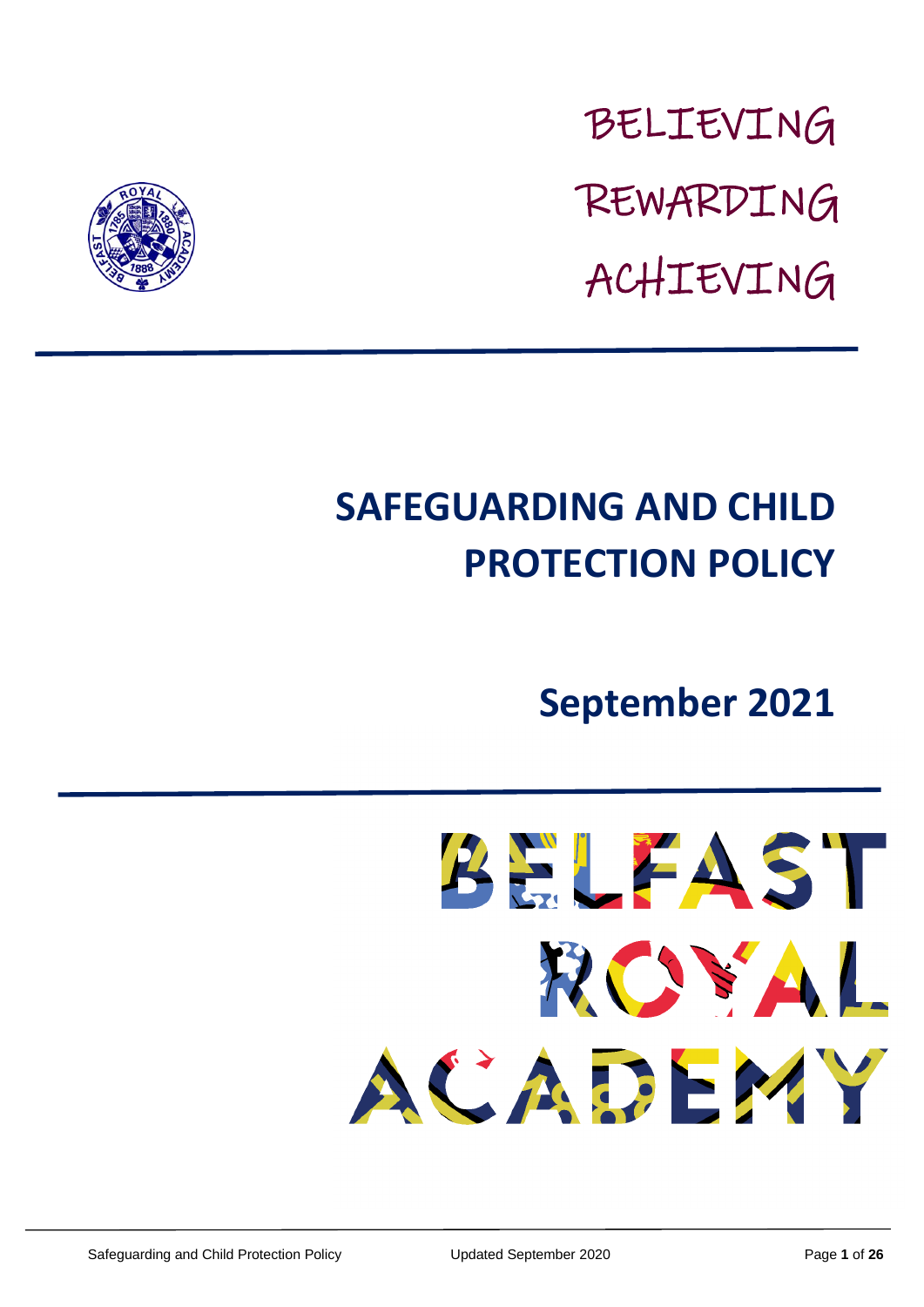| <b>Title</b>            | Safeguarding and Child Protection Policy       |  |  |
|-------------------------|------------------------------------------------|--|--|
|                         | Guidance for all stakeholders regarding:       |  |  |
|                         | definitions of risk under the heading of       |  |  |
|                         | Safeguarding and Child Protection;             |  |  |
| <b>Summary</b>          | measures the School has in place to            |  |  |
|                         | safeguard pupils;                              |  |  |
|                         | roles and responsibilities of School staff and |  |  |
|                         | governors;                                     |  |  |
|                         | the procedures to be followed where a pupil    |  |  |
|                         | of the School may be at risk of harm.          |  |  |
|                         | To ensure an effective response to             |  |  |
| <b>Purpose</b>          | Safeguarding and Child Protection issues by    |  |  |
|                         | the whole School community.                    |  |  |
| <b>Operational Date</b> | September 2021                                 |  |  |
| <b>Next Review Date</b> | February 2022                                  |  |  |
| Author                  | Vice Principal (Pastoral)                      |  |  |

| To be posted on School website | Yes            |
|--------------------------------|----------------|
| Date posted                    | September 2021 |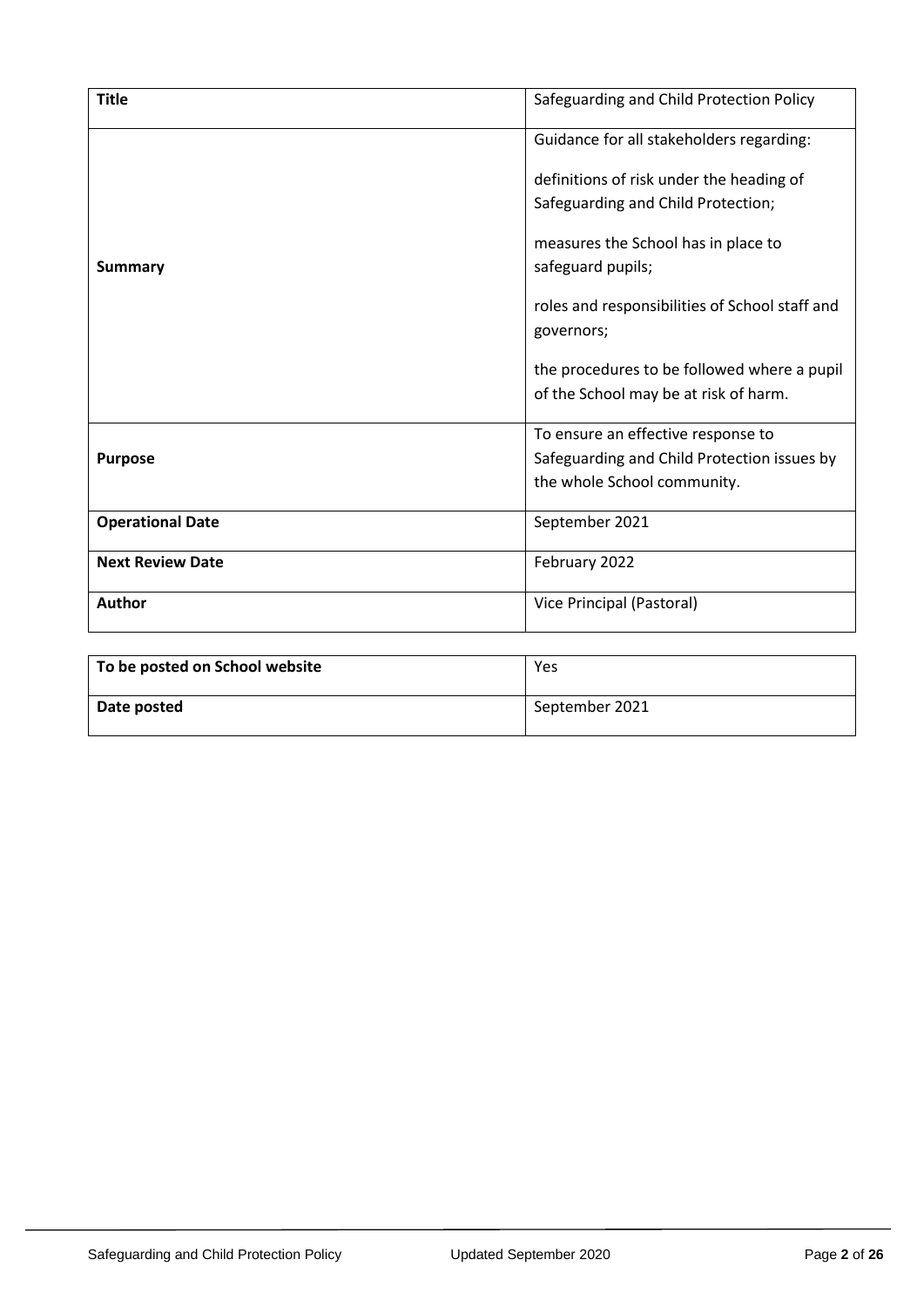#### **CONTENTS:**

- SECTION 1: INTRODUCTION
- SECTION 2: SAFEGUARDING TEAM 2020 -2021
- SECTION 3: RISK FACTORS
- SECTION 4: THE ROLE OF STAFF AND GOVERNORS AND ARRANGEMENTS FOR SAFEGUARDING AND CHILD PROTECTION TRAINING
- SECTION 5: PROCEDURES FOR ALL ADULTS REPORTING A SUSPICION OR DISCLOSURE THAT A PUPIL IS AT RISK OF HARM
- SECTION 6: THE RESPONSE OF THE SAFEGUARDING TEAM
- SECTION 7: SCHOOL TRIPS
- SECTION 8: THE PREVENTATIVE CURRICULUM
- APPENDIX 1: CODE OF CONDUCT FOR STAFF
- APPENDIX 2: PARTNERSHIP WITH PARENTS
- APPENDIX 3: PHOTOGRAPHIC IMAGES OF PUPILS
- APPENDIX 4: NOTE OF CONCERN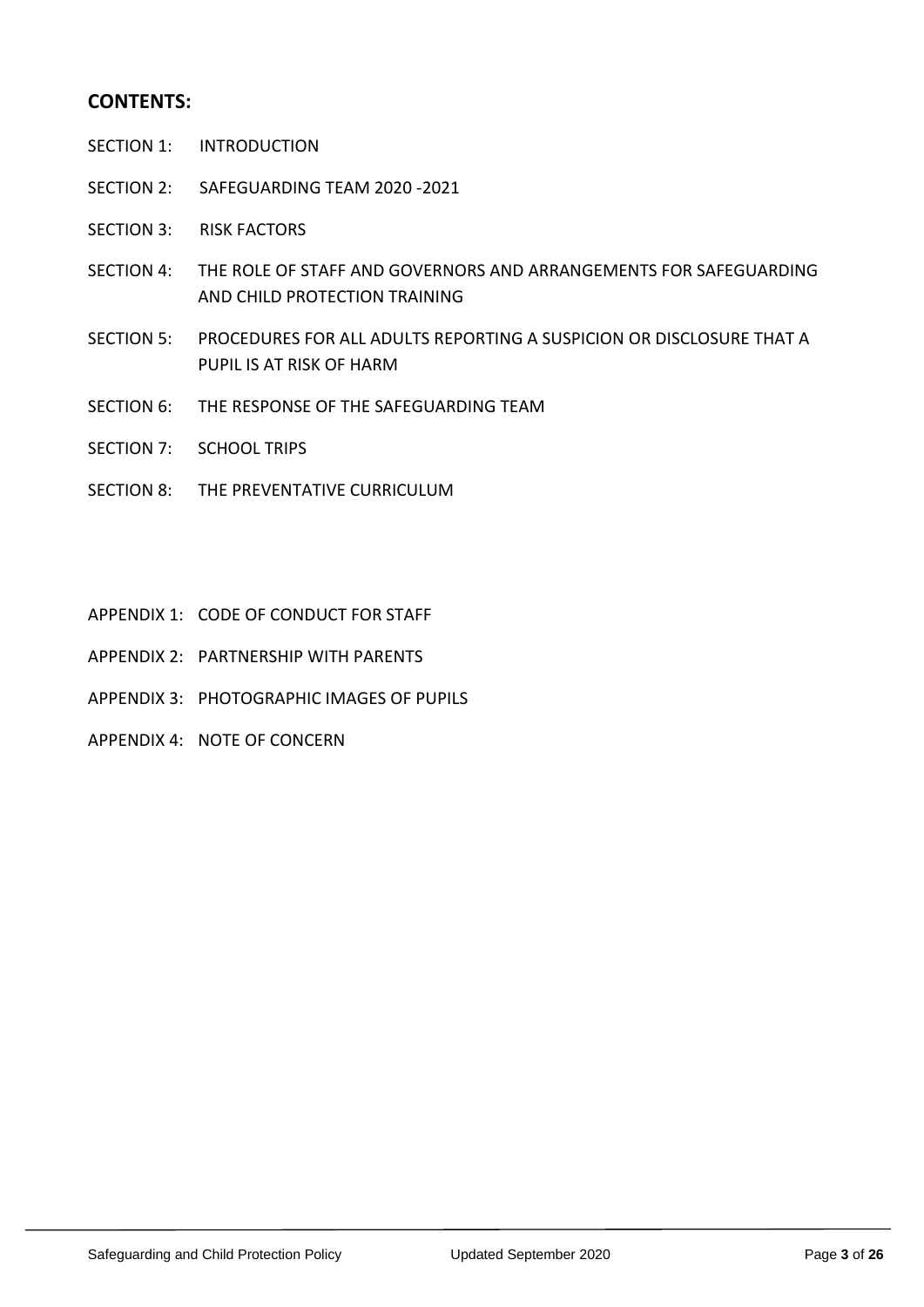#### **SECTION 1: INTRODUCTION**

Belfast Royal Academy aims to ensure the provision of a safe and supportive learning environment for pupils of the School. Everyone who works in the School - teachers, non-teaching staff and volunteers - has clear guidance on the action which is required where a pupil may be at risk of harm. In accordance with the Children (NI) Order 1995, the welfare of the pupil will be the paramount consideration in all decisions taken about him/her by staff of the school.

The School will maintain a range of policies whose aims are to safeguard all pupils and to promote resilience and positive behaviour. These policies may be viewed on the School web site in the Policies section.

All staff - teaching, non-teaching and voluntary – will have, before employment begins, undergone the ACCESSNI vetting process. The School Examination's Policy gives specific guidance in relation to Invigilators for all external examinations.

The staff of the School have adopted a Code of Conduct for behaviour towards pupils. This Code is set out in Appendix 1.

All visitors to the school are expected to report to the General Office where they will be provided with a lanyard identifying them as a guest. Staff are asked to challenge any unfamiliar person on school premises who is not wearing a lanyard.

In drawing up this policy, due attention has been paid to the advice given in the following documents:

- 'Pastoral Care in Schools: Child Protection', Department of Education for Northern Ireland, 1999
- 'Regional Policy and Procedures', The Area Child Protection Committee, 2005
- 'Sexting and the Law', Safeguarding Board for Northern Ireland, 2015
- 'Co-operating to Safeguard Children and Young People in Northern Ireland', Department of Health, Social Services and Public Safety, 2016
- Circular Number 2016/20, (Child Protection: Record-Keeping in Schools), Department of Education for Northern Ireland, 2016

#### **SECTION 2: SAFEGUARDING TEAM 2020-21**

**Chairperson of Board of Governors:** Ms C Dillon **Vice Chairperson of Board of Governors:** Mr D Walsh **Designated Governor for Child Protection:** Mrs A Clements **Principal:** Mrs H Woods **Designated Teacher:** Mr Wilson **Deputy Designated Teachers:** Mr Hughes / Mrs K McIntyre

The Chairperson of the Board of Governors, through the Designated Governor for Child Protection, shall ensure that the application of this policy is monitored and that reports are made to the Board of Governors by the Designated Teacher for Child Protection at least annually.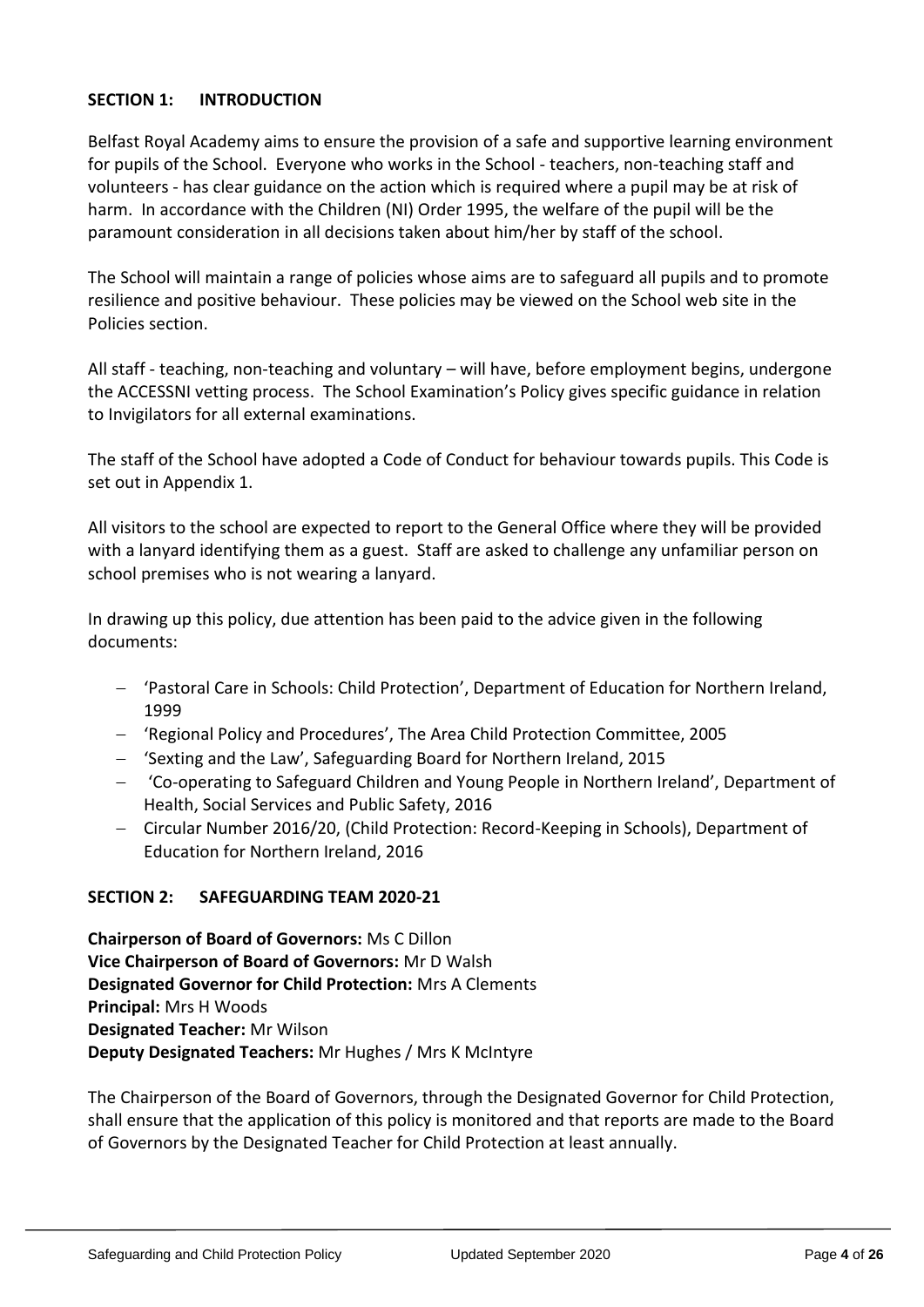A Safeguarding Committee drawn from the Safeguarding Team will meet regularly to discuss and reflect on safeguarding issues. In 2019-2020, the Safeguarding Committee will consist of Mrs Clements, Mrs Woods, Mr Wilson, Mr Hughes and Mrs McIntyre.

Any person may make contact with a member of the Safeguarding Team through the School telephone number **(028) 9074 0423.** The Chairperson or Vice Chairperson of the Board of Governors may be contacted through the Secretary to the Board, Mr S Burrows. If he is unavailable then contact should be made through the Principal's Secretary. All contacts will be dealt with in a strictly confidential manner.

**Outside school hours or in case of emergency, advice or assistance may be available from: Belfast Gateway Service – (Monday – Friday, 9.00 a.m. – 5.00 p.m.): 028 9050 7000 Belfast Gateway Service - Emergency Out of Hours number: 028 9504 9999 PSNI – 101 or in the case of an emergency 999**

**SECTION 3: RISK FACTORS**

#### **Child abuse**

#### **Categories of child abuse as defined by The Area Child Protection Committee, Regional Policy and Procedures (ACPC 2005)/SBNI Procedures Manual (May 2018):**

**Neglect:** the failure to meet a child's physical, emotional and/or psychological needs, likely to cause significant harm. It may involve a parent or carer failing to provide adequate food, shelter or clothing, failing to protect a child from physical harm or danger, failing to ensure access to appropriate medical care or treatment, lack of stimulation or lack of supervision. It may also include non-organic failure to thrive.

**Physical abuse**: the deliberate physical injury to a child, or the wilful or neglectful failure to prevent physical injury or suffering. This may include hitting, shaking, throwing, poisoning, burning or scalding, drowning, suffocating, confinement to a room or cot, or inappropriately giving drugs to control behaviour.

**Sexual abuse:** the forcing or enticing a child to take part in sexual activities. The sexual activities may involve physical contact, including penetrative or non-penetrative acts. They may include non contact activities, such as involving children to look at, or in the production of, pornographic material or watching sexual activities or encouraging children to behave in sexually inappropriate ways.

**Emotional abuse**: the persistent emotional ill-treatment of a child such as to cause severe and persistent adverse effects on a child's emotional development. It may involve conveying to a child that he/she is worthless or unloved, inadequate, or valued only insofar as he/she meets the needs of another person. It may involve causing a child frequently to feel frightened or in danger, or the exploitation or corruption of a child. Some level of emotional abuse is involved in all types of ill treatment of a child, though it may occur alone. Domestic violence, adult mental health problems and parental substance misuse may expose a child to emotional harm.

Child abuse occurs in families from all social classes and cultures and it also occurs in agencies and organisations. Abusers come from all walks of life and all occupations and professions. Children may be abused by a family member, a carer (i.e., a person who has actual custody of a child), an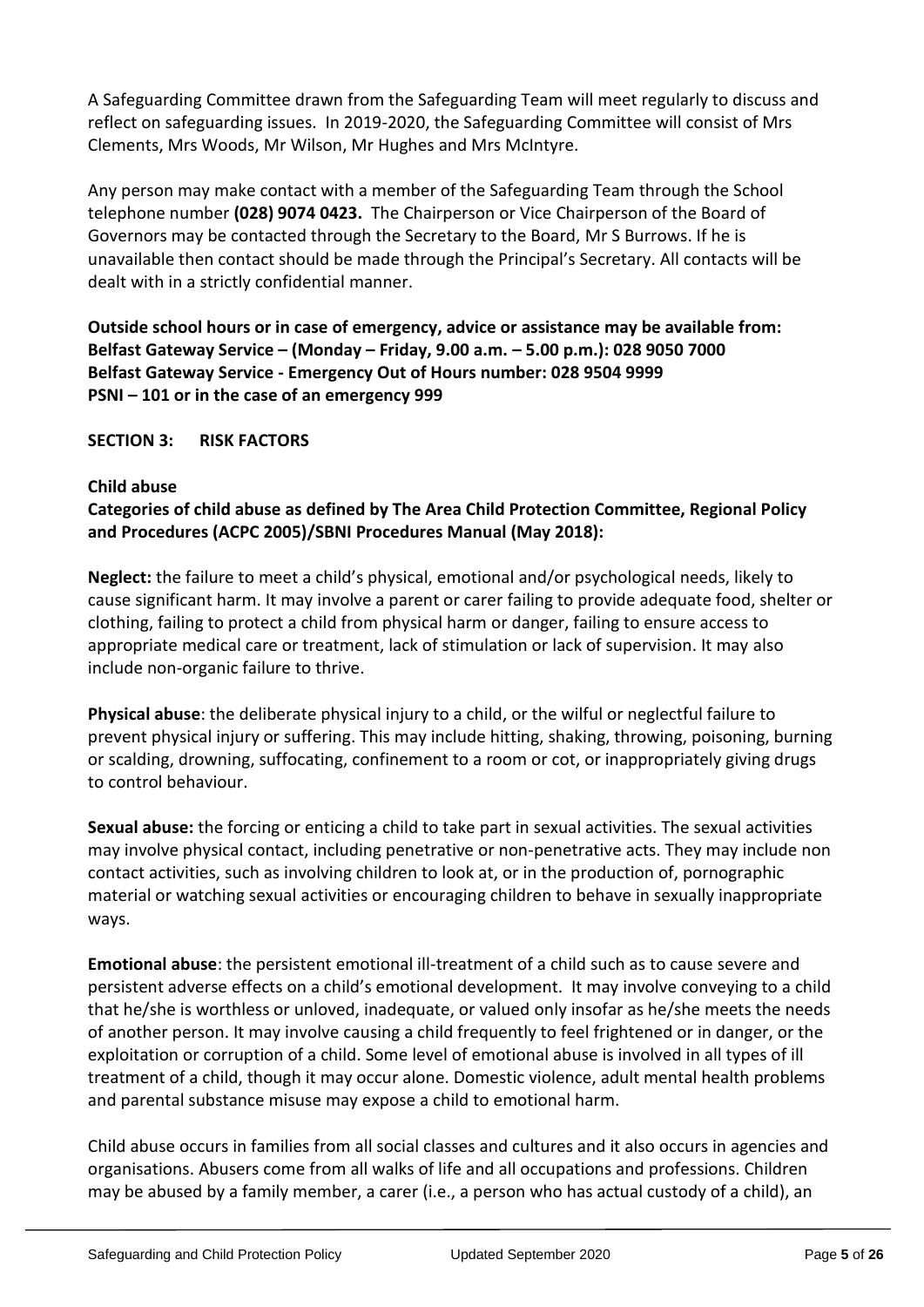acquaintance or a stranger, who may be an adult or a young person. The abuse may be the result of a deliberate act, or of a failure on the part of a parent or carer to act or to provide proper care, or both. For the remainder of this document, a parent will be deemed to be any person with parental responsibility for a pupil of the School.

#### **Exploitation**

Exploitation is the intentional ill-treatment, manipulation or abuse of power and control over a child or young person, to take selfish or unfair advantage of a child or young person or situation, for personal gain. It may manifest itself in many forms such as child labour, slavery, servitude, engagement in criminal activity, begging, benefit or other financial fraud or child trafficking. It extends to the recruitment, transportation, transfer, harbouring or receipt of children for the purpose of exploitation. Exploitation can be sexual in nature.

Although 'exploitation' is not included in the categories of registration for the Child Protection Register, professionals should recognise that the abuse resulting from or caused by the exploitation of children can be categorised within the existing CPR categories as children who have been exploited will have suffered from physical abuse, neglect, emotional abuse, sexual abuse or a combination of these forms of abuse.

#### **Child Sexual Exploitation**

Child Sexual Exploitation is a form of sexual abuse where children are sexually exploited for money, power or status. It can involve violent, humiliating and degrading sexual assaults. In some cases, young people are persuaded or forced into exchanging sexual activity for money, drugs, gifts, affection or status. Consent cannot be given, even where a child may believe they are voluntarily engaging in sexual activity with the person who is exploiting them. Child sexual exploitation doesn't always involve physical contact and can happen online.

Grooming is often associated with Child Sexual Exploitation, but can be a precursor to other forms of abuse. Grooming is when someone builds an emotional connection with a child to gain their trust for the purposes of sexual abuse or exploitation. Children and young people can be groomed online or in the real world, by a stranger or by someone they know – for example a family member, friend or professional. Groomers may be male or female. They could be any age. Many children and young people do not understand that they have been groomed, or that what has happened is abuse.

#### **Female Genital Mutilation (FGM)**

FGM involves procedures that include the partial or total removal of the external female genital organs for cultural or other non-therapeutic reasons. The practice is medically unnecessary, extremely painful and has serious health consequences, both at the time when the mutilation is carried out and in later life.

#### **Forced Marriage**

A Forced Marriage is a marriage conducted without the valid consent of one or both parties and where duress is a factor.

#### **Honour Based Violence**

The term 'Honour based violence' is used to refer to a range of violent practices used to control behaviour within families or other social groups to sustain or promote perceived cultural and religious beliefs and/or honour. Such violence can occur when perpetrators perceive that a relative or another has shamed, or may shame, the family and/or community by breaking their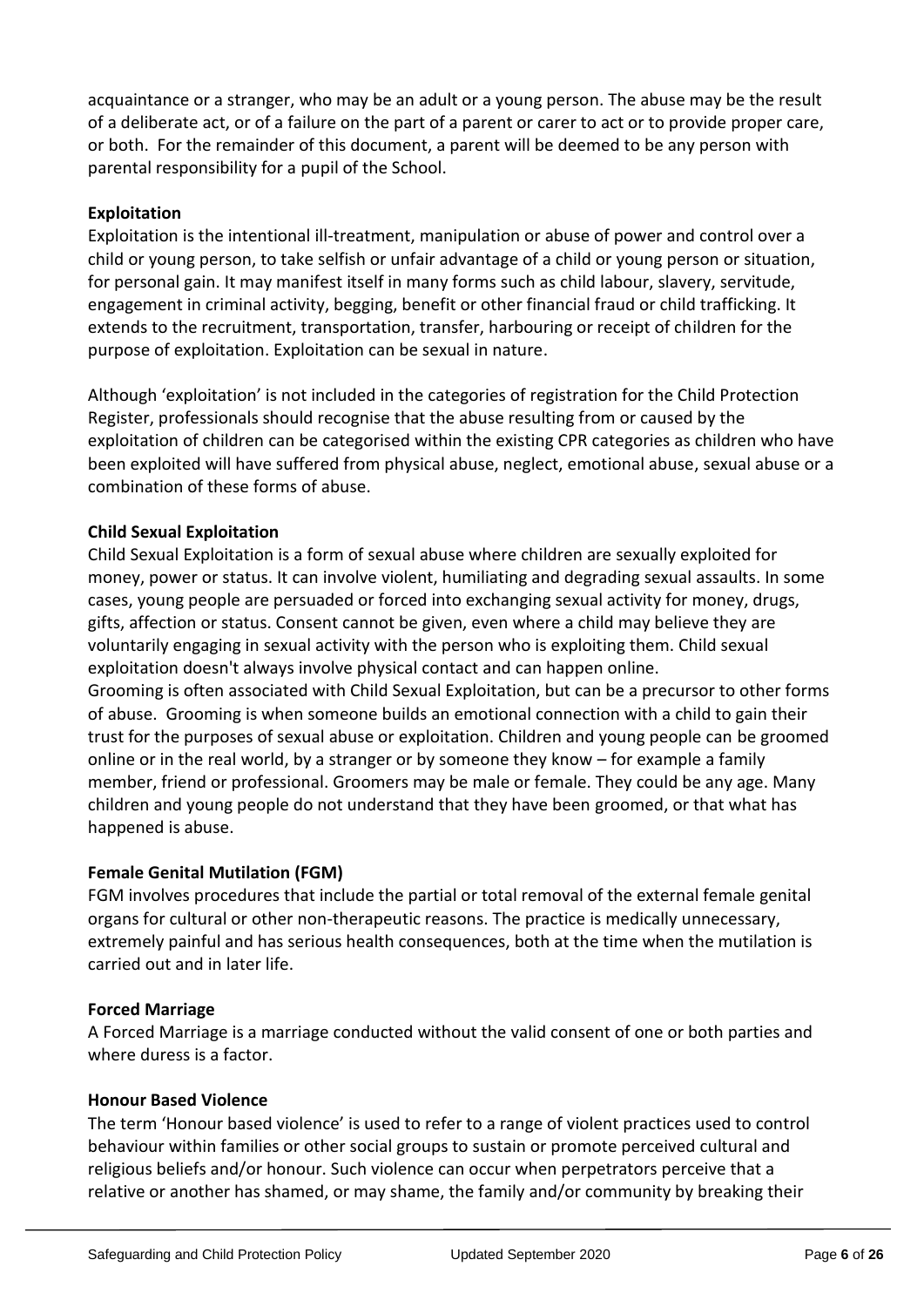'honour code'. The punishment can include assault, abduction, restrictions of liberty, confinement, threats and murder.

#### **Fabricated or Induced Illness (FII)**

Harm may be caused when a parent or carer fabricates the symptoms of, or deliberately induces, illness in a child. Fabricated or induced illness by parents or carers can cause significant harm to children. FII involves a well-child being presented by a carer as ill or disabled, or an ill or disabled child being presented with a more significant problem than he or she has in reality and suffering harm or potentially suffering harm as a consequence.

#### **Abusive Images of Children**

The production of abusive images of children can involve contact sexual abuse of children and/or the manipulation of innocent images, including video, film or photographic data. Such images are often distributed for sexual gratification and sometimes for financial gain. Modern technology has become a key mechanism for distributing abusive images of children and/or young people.

#### **Misuse of Digital Technologies**

Children and young people who generate and share sexually explicit images of themselves or others are committing a criminal offence. This is sometimes referred to as 'sexting' and involves the exchange of self-generated sexually explicit images, through mobile picture messages or webcams over the internet. 'Sexting' can also refer to written messages.

#### **Domestic Violence and Abuse**

Domestic violence and abuse can have a profoundly negative effect on a child's emotional, psychological and social well-being. A child does not have to directly witness domestic violence to be adversely affected by it. Living in a violent or abusive domestic environment is harmful to children. Children can witness domestic violence and abuse directly and indirectly between their carers and/or the effects of it; this frequently constitutes emotional abuse and can have profoundly damaging effects on a child's or young person's well-being. Young people may experience domestic violence and abuse in their own relationships.

#### **Harmful Sexual Behaviour**

It is sometimes difficult to distinguish between normal childhood and adolescent sexual development and experimentation, and sexually inappropriate abusive or aggressive behaviour. Professional judgement may be required, along with the advice of the Child Protection Support Service for Schools.

#### **Bullying, including cyberbullying**

These are also highly distressing and damaging forms of abuse which put young people at risk. They are the subjects of the School's Anti-Bullying and Anti-Cyberbullying policies respectively.

#### **Self-harm and suicidal thoughts**

Self-harm is deemed to be any deliberate act by a person which causes actual physical harm to themselves. A young person may succumb to harming him/herself for a number of reasons, including poor mental health or a response to trauma or distress caused by environmental factors. Self-harm is not necessarily accompanied by suicidal thoughts, though may be a predictor that the young person is at increased risk of this. Suicidal thoughts can occur in the absence of actual selfharm.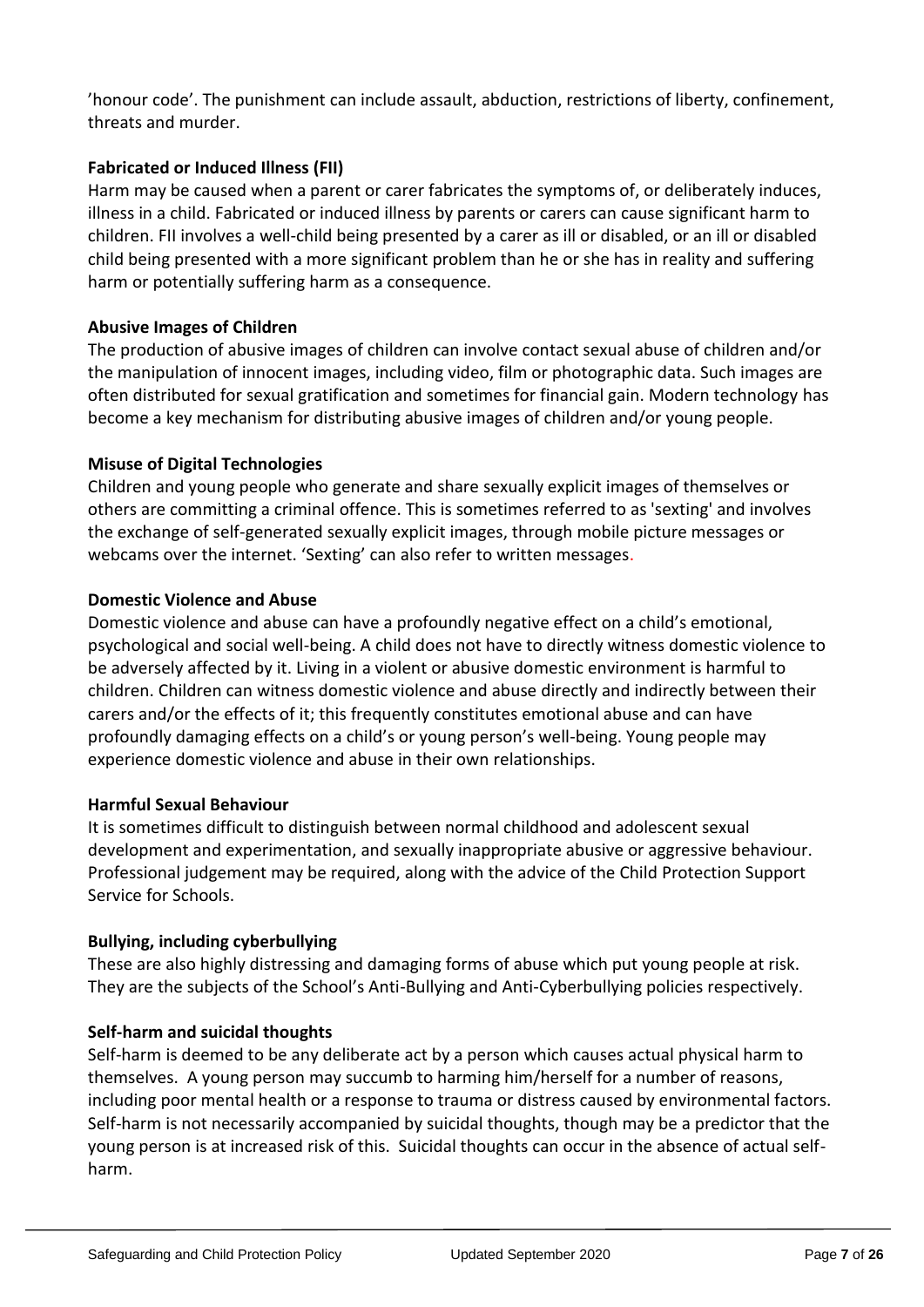#### **Signs and symptoms of possible abuse or harm**

Because of their day-to-day contact with individual pupils, school staff - especially teachers, but also non-teaching staff, including supervisors and ancillary or auxiliary staff - are particularly well placed to observe outward symptoms of abnormality or change in appearance, behaviour, learning pattern or development. Such symptoms may be due to a variety of other causes, including:

- bereavement or other disruption in family circumstances
- drug, alcohol or solvent misuse.

Sometimes, however, they may be due to child abuse. For example, indicators of physical abuse may be:

- bruises, particularly bruises of a regular shape which may indicate the use of an implement such as a strap, or the mark of a hand;
- lacerations (also the most likely indicator of self-harm);
- bite marks;
- burns.

These may be apparent particularly when pupils change their clothes for Physical Education, swimming and other sports activities.

Possible indicators of neglect may be:

- inadequate clothing;
- poor growth;
- hunger;
- apparently deficient nutrition.

and of emotional abuse:

- excessive dependence;
- attention-seeking.

Sexual abuse may exhibit physical signs, or lead to a substantial behavioural change including:

- precocity;
- withdrawal;
- inappropriate sexual behaviour.

Signs of plans for forced marriage may include:

- request for extended leave of absence and failure to return from visits to country of origin.

No list of symptoms can be exhaustive. Also, it must be remembered that alternative medical, psychological or social explanations may exist for the signs and symptoms described above. Signs such as those described above and others can do no more than give rise to concern - they are not in themselves proof that abuse has occurred, but teachers and other staff should be aware of the possible implications of, and be alert to, all such signs, particularly if they appear in combination or are regularly repeated.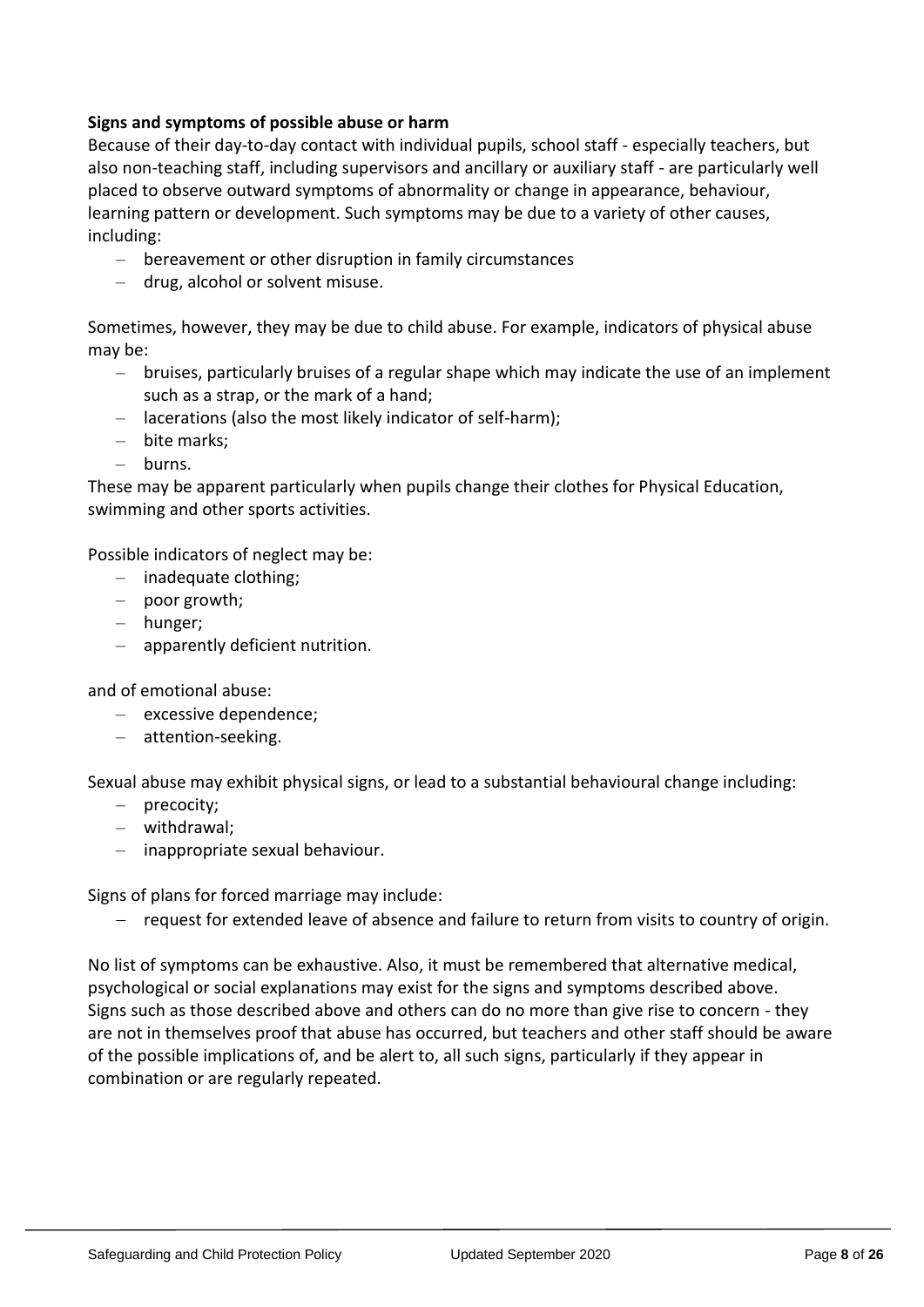#### **SECTION 4: THE ROLE OF STAFF AND GOVERNORS AND ARRANGEMENTS FOR SAFEGUARDING AND CHILD PROTECTION TRAINING**

All staff who work in Belfast Royal Academy, both teaching and non-teaching staff, and any volunteers accepted to work in the school, need to know:

- how to identify the signs and symptoms of possible abuse or bullying
- how to identify the signs of a pupil being at risk of self-harm or suicide
- what the School's Safeguarding and Child Protection procedures are, and, in particular, what the reporting procedures are
- how to talk to pupils about whom there are concerns in an appropriate way, and how to record the information they have acquired
- who the Designated Teacher is and who will carry out his/her responsibilities if he/she is unavailable or is the subject of the complaint.

All employees of the school will receive training in Safeguarding and Child Protection at least once every two years. All new staff will be provided with the Safeguarding and Child Protection policies and will have a training session as part of their induction programme. A number of members of staff will be given Applied Suicide Intervention Skills Training (ASIST) or Safetalk training to assist them in dealing with pupils who may be considering suicide.

Volunteers or employees of other organisations, such as invigilators employed by an examination board or catering/cleaning staff employed by an outside agency, will be issued annually with a summary document outlining the main points from this document. Because of their unique position in having close contact with pupils throughout the year, catering staff will receive training by the Designated Teacher for Child Protection at least once every two years.

The Board of Governors have ultimate responsibility for the welfare of all pupils of the school and as such will ensure that all Governors receive relevant training from the Education Authority NI and/or awareness-raising from the Designated or Deputy Designated Teacher for Child Protection. They will consider annually the appropriateness of this Safeguarding and Child Protection Policy and the Code of Conduct for Staff.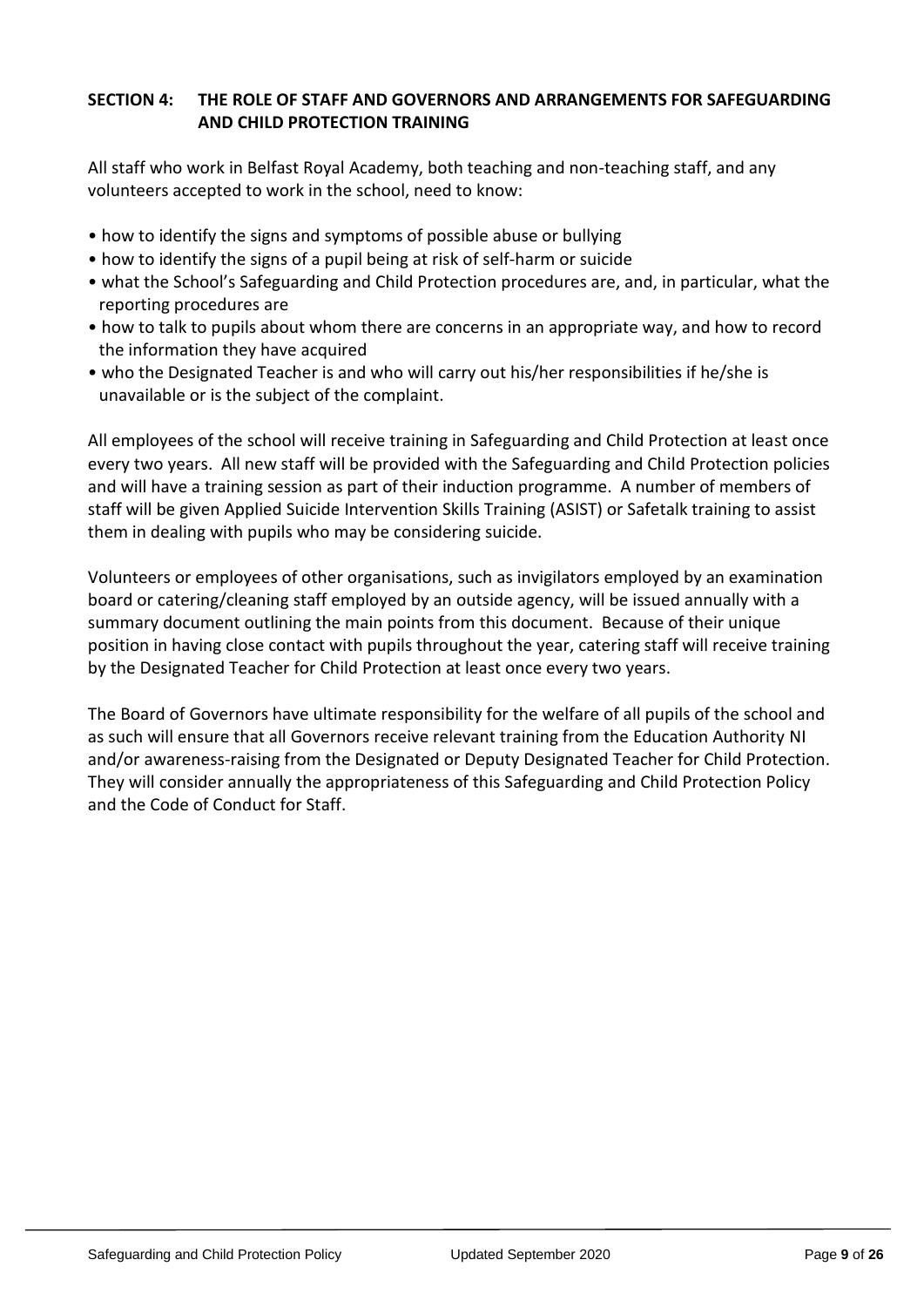#### **SECTION 5: PROCEDURES FOR ALL ADULTS REPORTING A SUSPICION OR DISCLOSURE THAT A PUPIL IS AT RISK OF HARM**

If, at any time, a pupil makes a disclosure to a teacher or other member of staff that gives rise to concerns about possible abuse or other risk, or if a member of staff has concerns about the safety of a pupil, **the member of staff must act promptly**. He/she should not investigate - this is a matter for the Social Services – but should report these concerns **immediately** to the Designated Teacher (or, in his/her absence, the Deputy Designated Teacher or the Principal), explain the matter to him/her. The member of staff should not ask the pupil for a written record, but forward the **Note of Concern**, Appendix 4 to the Designated Teacher promptly. The pupil may be at immediate risk, he/she should not be left unattended. If any member of staff feels unsure about what to do if he/she has concerns about a pupil, or is unsure about being able to recognise the signs or symptoms of possible abuse or harm, he/she should speak to the Designated Teacher. It should be noted that information given to members of staff about possible abuse or other risk cannot be held in confidence since, in the interests of the pupil's safety, safeguarding staff may need to share this information with other professionals. The informant should be advised accordingly, but assured that only those who need to know will be told. The above procedures will apply unless the complaint is against the Designated Teacher, his/her Deputy or the Principal, in which case the Chairperson of the Board of Governors or another member of the Safeguarding Team should be informed.

If a concern regarding significant harm is brought to any adult in the School Community, it is important that the adult takes the situation seriously and responds using the advice below:

| Do: listen to the pupil sensitively and<br>carefully. Praise the pupil for telling you.                               | Do not: ask leading questions which can later<br>be interpreted as putting ideas into the pupil's<br>mind                                    |
|-----------------------------------------------------------------------------------------------------------------------|----------------------------------------------------------------------------------------------------------------------------------------------|
| Do: give reassurance but tactfully explain you<br>will have to tell someone else, but only those<br>who need to know. | <b>Do not:</b> give a promise of confidentiality $-$ it<br>cannot be kept.                                                                   |
| Do: say, for example, "Tell me what<br>happened."                                                                     | Do not: make suggestions, for example, "Did<br>they do X to you?"                                                                            |
| Do: if possible establish what happened,<br>where it happened, when it happened and<br>who did it.                    | Do not: interrogate or investigate and do not<br>dwell too much on the alleged perpetrator.                                                  |
| Do: immediately afterwards complete the<br>Note of Concern using the actual words used.                               | Do not: write as the pupil talks to you. Give<br>your whole attention to the pupil.                                                          |
| Do: immediately afterwards talk to the<br>Designated Teacher who will inform the<br>Principal.                        | Do not: wait until your next non-teaching<br>period, or the end of the day to notify the<br>Designated Teacher/Deputy Designated<br>Teacher. |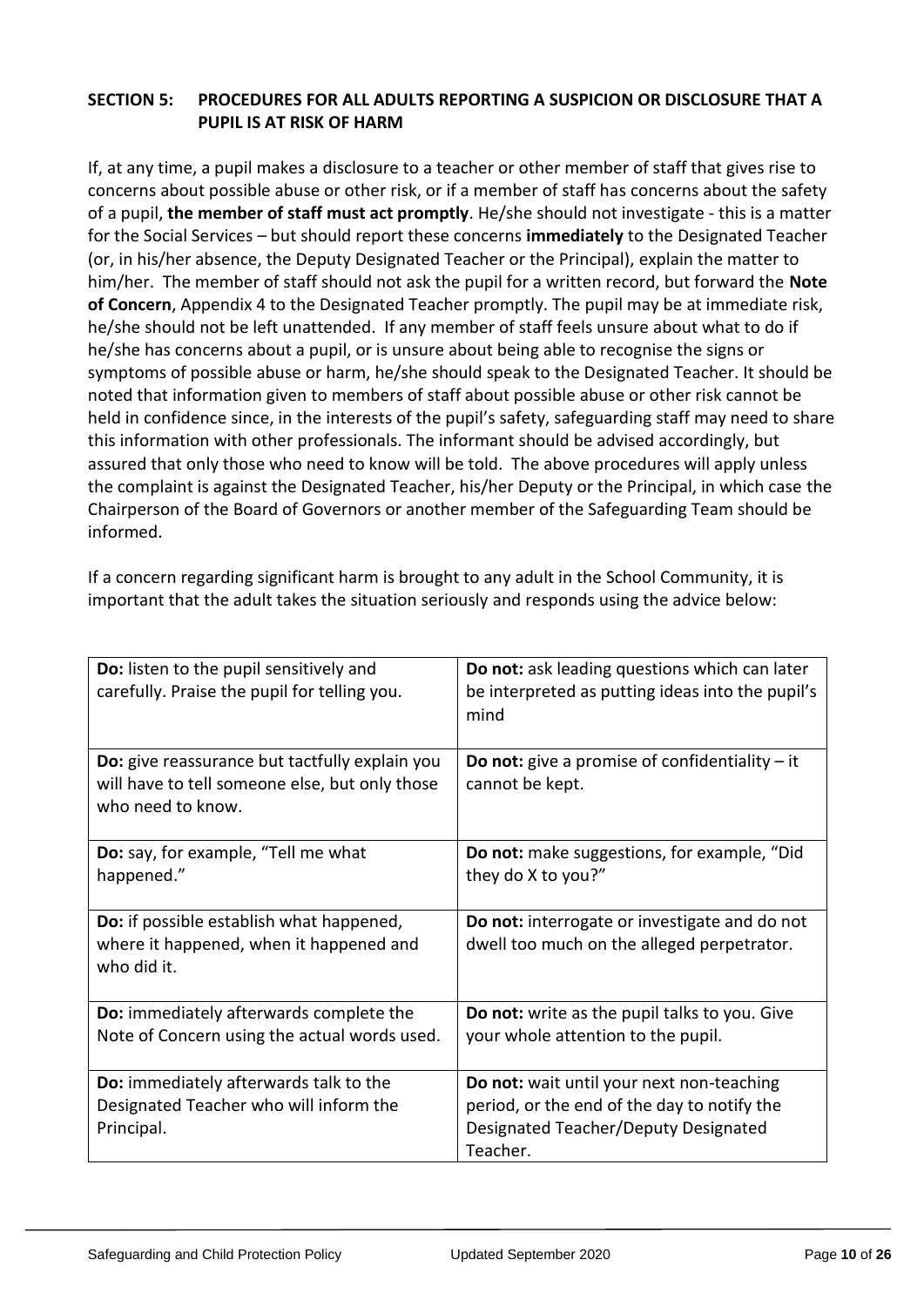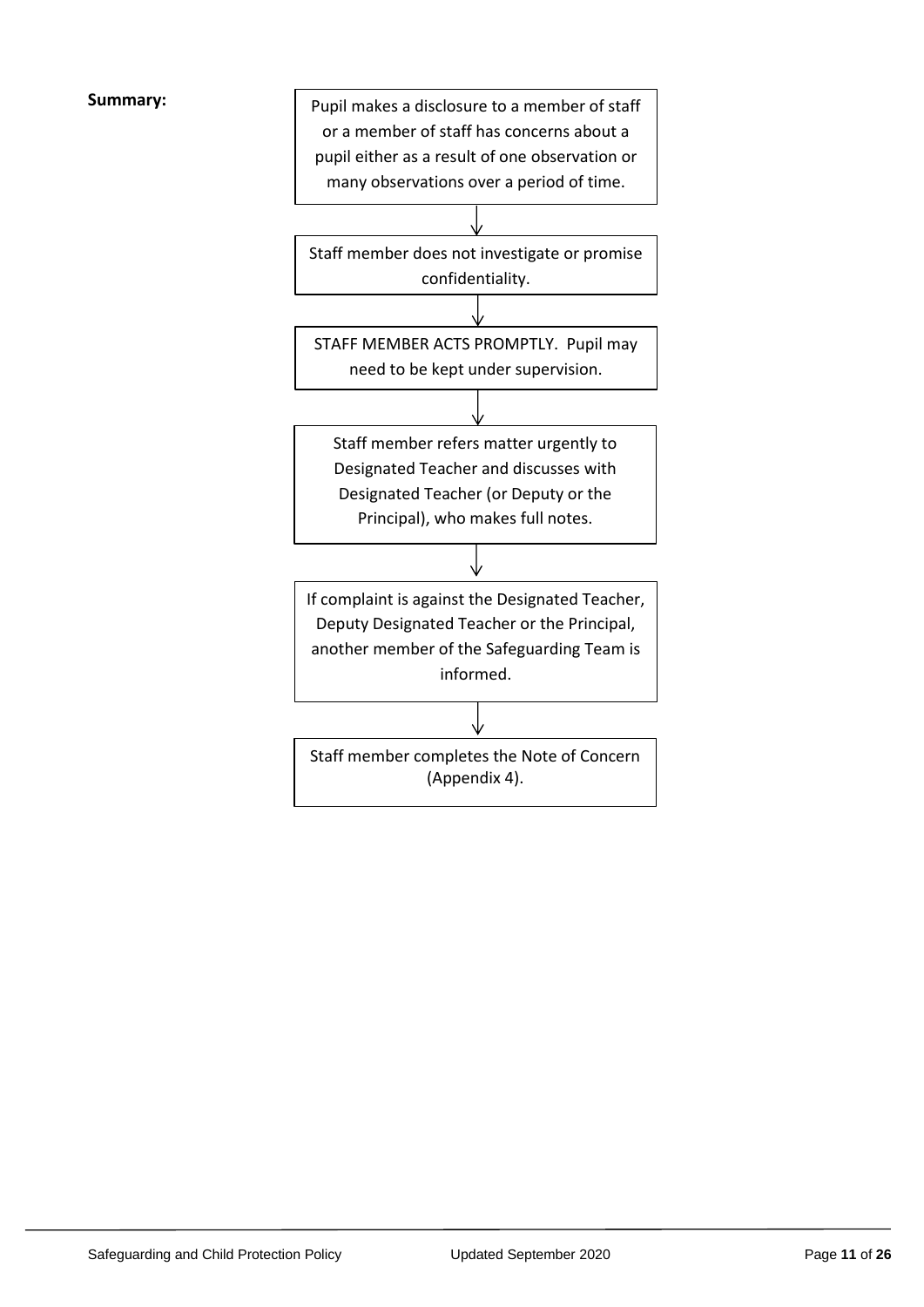#### **HOW A PARENT CAN RAISE A CONCERN**



**Any person listed above may be contacted by telephoning the main School switchboard on 028 9074 0423.**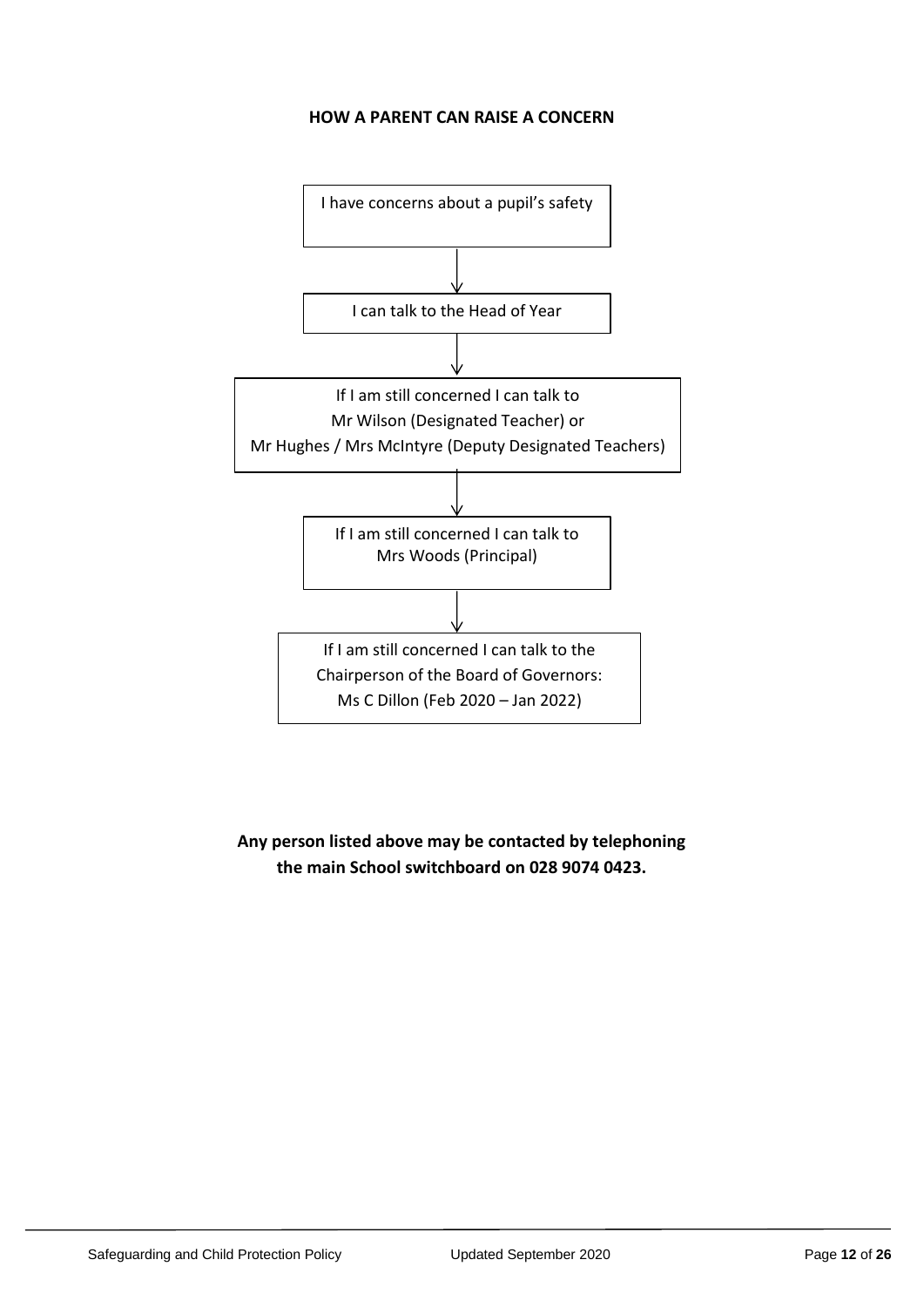#### **SECTION 6: THE RESPONSE OF THE SAFEGUARDING TEAM**

The Gillick Principle / Fraser Guidelines will be applied in every case. However, it is expected to be rare that this will result in a parent not being informed of concerns.

#### **Abuse**

Following a report of suspected or disclosed abuse, the Designated Teacher will plan a course of action, including whether, in the best interests of the pupil, the matter needs to be referred to Social Services. The Principal and/or the Chairperson of the Board of Governors may be consulted during this process. The Designated Teacher may also seek clarification or advice and consult with one of the Education Authority NI Designated Officers for Child Protection, or a Duty Social Worker, before a referral is made. If there are concerns that a pupil is at risk of abuse, the School has a duty to make a referral to Social Services. Social Services may refer the matter on to the PSNI but there may also be a duty on the school, in appropriate cases, to refer the matter directly to the PSNI.

The Principal will be informed of any course of action. The Designated Teacher will ensure that a written record is made, whether or not a referral is made.

Where a referral to Social Services or the PSNI takes place, Education Authority NI Designated Officer will be informed. Parents will be informed prior to the referral unless there are reasons why this may be deemed to put the pupil at risk. Referral to Social Services may be done initially by telephone, if urgent, and in any case by means of a written UNOCINI (Understanding the Needs of Children in Northern Ireland) form.

The above procedures will apply unless the complaint is against the Designated Teacher, his/her Deputy, the Principal, or the Chairperson, in which case the remaining members of the Safeguarding Team will be informed and will take the necessary action.

Any concerns regarding possible abuse by a member of staff should be directed in the first instance to the Designated Teacher, the Deputy Designated Teacher or the Principal. The Chairperson of the Board of Governors will be informed and the Board will decide on the appropriate course of action. This may result in no further action, disciplinary action, dismissal, referral to Social Services or, in appropriate circumstances, referral to the PSNI. A Record of Child Abuse Complaints will be maintained by the Principal and will be reported on annually to the Board of Governors.

#### **Self-Harm**

If there are concerns that a pupil has self-harmed or may be at risk of self-harm, the parents will normally be informed and advised to make an urgent appointment for the pupil with a General Practitioner. If there are compelling reasons why the pupil should be allowed to attend a GP without informing a parent, evidence of attendance at the GP will be required by the Designated Teacher. If a referral is made by the GP to the Child and Adolescent Mental Health Service (CAMHS), contact may be sought with them, with parental consent, in the interests of supporting the pupil appropriately. The Designated Teacher will ensure that a written record is kept of all concerns. Members of staff of the P.E. Department will normally be informed so that sensitivity can be exercised regarding changing into or out of P.E. kit.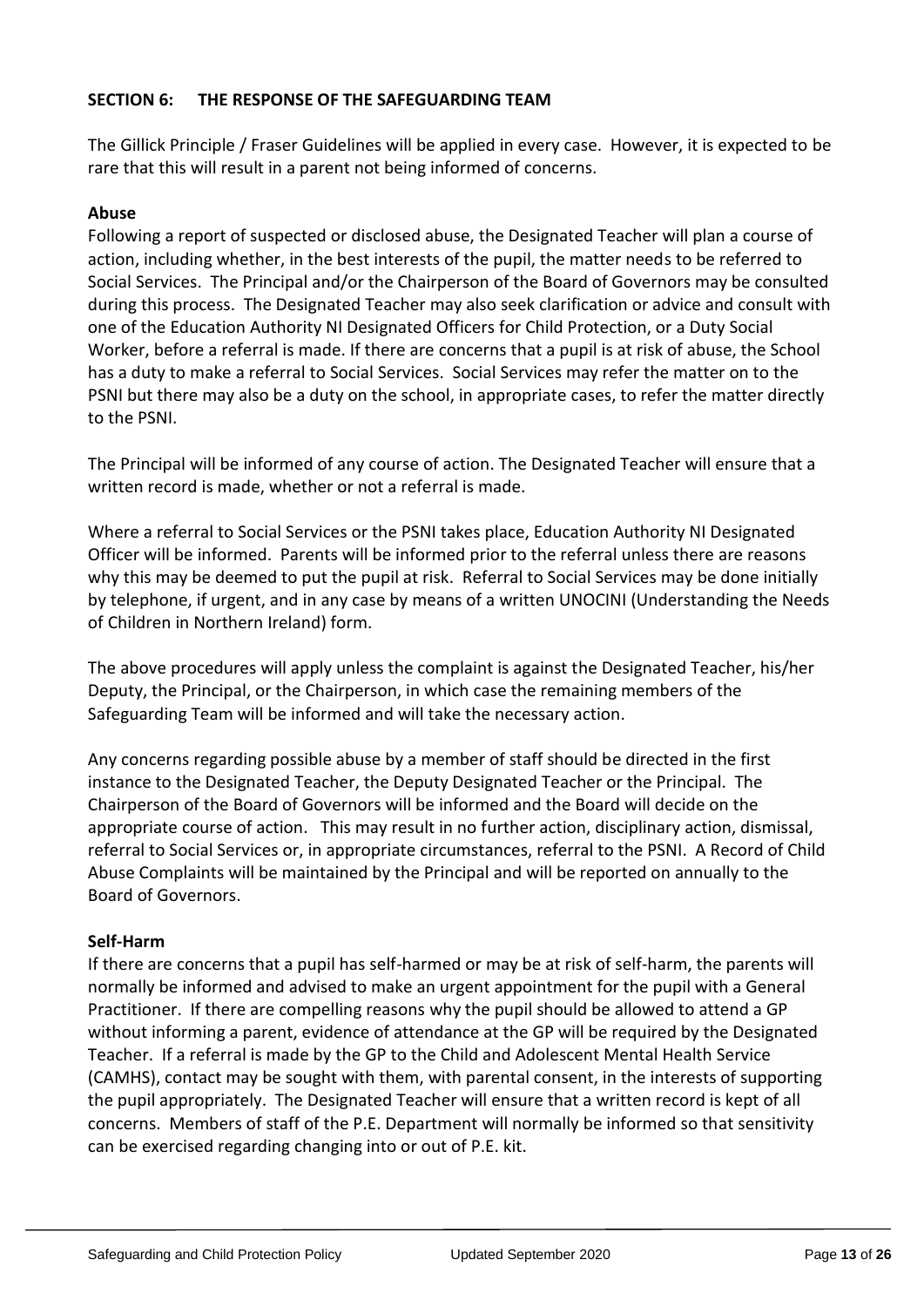#### **Suicidal thoughts**

If there are concerns that a pupil may be at risk of suicide, the Designated/Deputy Designated Teacher, or a member of staff with ASIST training, will attempt to negotiate with the pupil an agreed plan for the pupil's safety. The pupil's parent will be informed of the situation and the pupil will be placed in his/her care with the advice that the pupil should be taken urgently to a GP, or if the pupil is already being treated by CAMHS, the parent should consult them urgently. On return to School the pupil will be closely supported by the Head of Year, the Matron, the Designated/Deputy Designated Teacher for Child Protection and/or any member of staff to whom the child relates. The Designated Teacher will ensure that the pupil is aware of the people to whom he/she can speak if in distress while in School. The Designated Teacher will also draw the pupil's attention to an emergency helpline such as ChildLine, or the Samaritans, whose numbers are available in the homework diary. The Designated Teacher will ensure that a written record is kept of events. If a referral is made by the GP to CAMHS, contact may be sought with them, with parental consent, in the interests of supporting the pupil appropriately.

Where a pupil is deemed to be at risk of harm, in addition to the procedures outlined above, the Head of Year and the School Matron will normally be informed.

If the pupil is not already receiving counselling and is not being treated by CAMHS, counselling will be offered, either through the School Counsellor or through an external agency.

#### **Sexting**

The advice of the police will be sought in all instances of sexting. Sexting situations involving pupils may include the following:

- $-$  A child who takes a sexually explicit image of him/herself has committed an offence. If that child then sends the image to another person, then the child has committed a further offence of distributing the image and the person who receives the image will also be liable for an offence of possessing the image. If a member of staff becomes aware that a pupil is involved in any such activity, the matter should be reported immediately to the Designated Teacher or his/her Deputy, who will contact the police for advice and guidance. The matter will be dealt with sensitively, taking account the age of the young person/people involved.
- Any text/chat which incites a child to engage in sexual activity or to make or distribute sexual images of themselves or another child will be reported to the police for further guidance. Every attempt will be made to ensure that relevant material is not deleted.

The appropriate responses in other sexting situations are outlined in 'Sexting and the Law', published by the Safeguarding Board for Northern Ireland.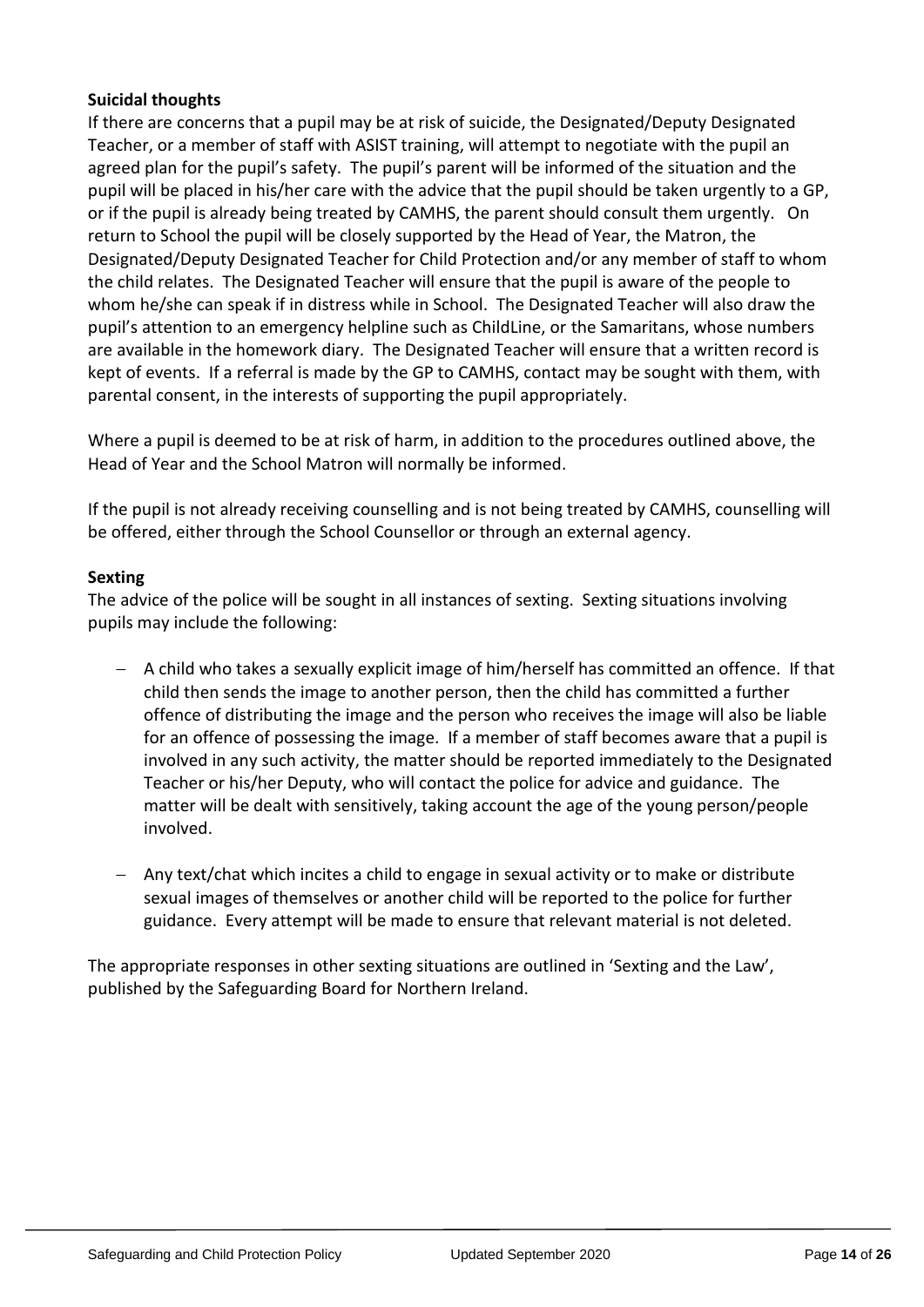#### **SUMMARY OF PROCEDURES FOR RESPONSE BY THE SAFEGUARDING TEAM**



If a member of staff suspects a pupil might be at risk, in the absence of the Designated Teacher or Deputy Designated Teachers or any other member of staff from whom advice could be sought, staff may contact any of the organisations listed on Page 5 of this policy document.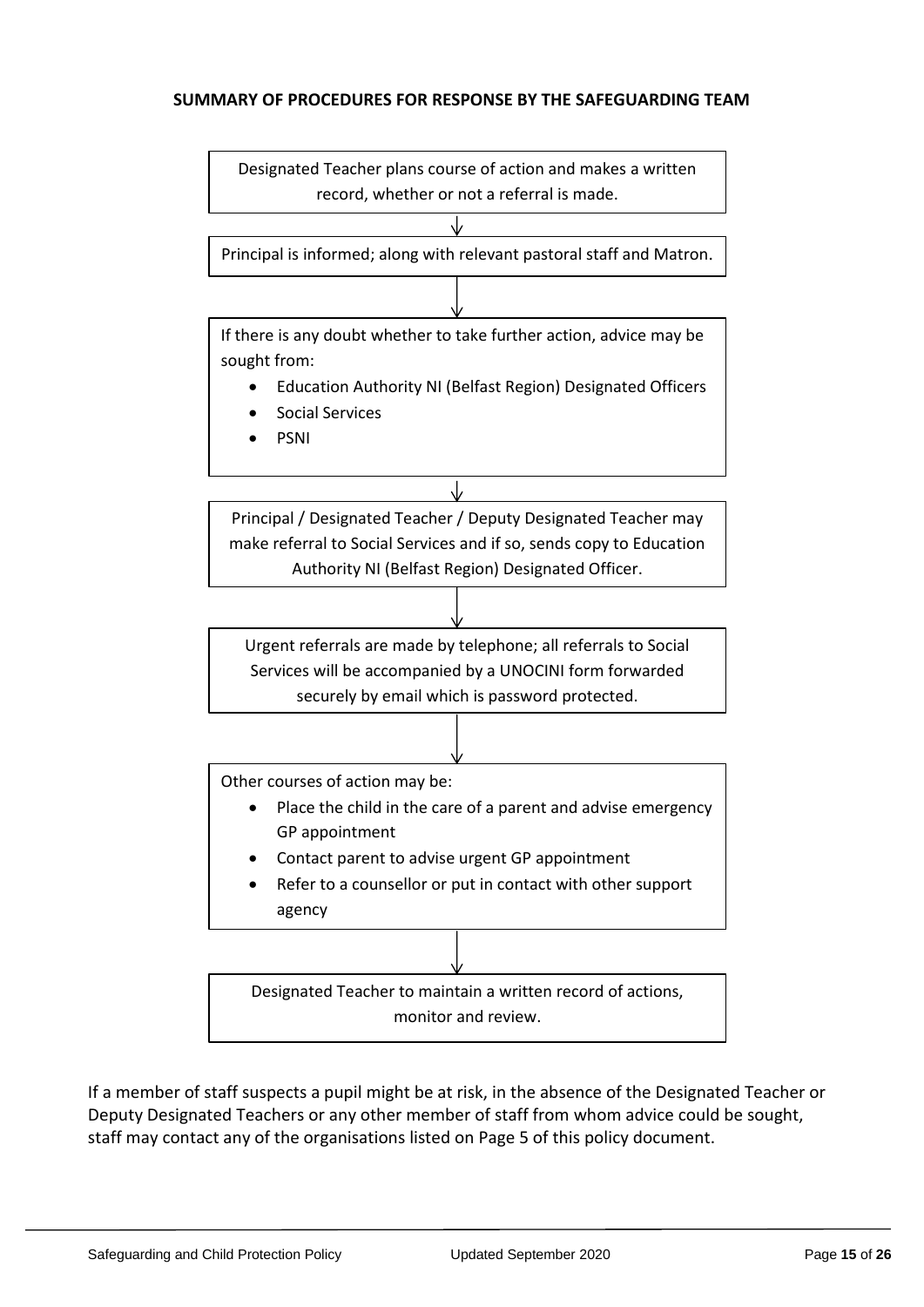### **Record-keeping**

The procedures outlined in Circular Number 2019/08, (Child Protection: Record-keeping in Schools), published by the Department of Education for Northern Ireland regarding the recording, storage, sharing, retention and disposal of child protection records will be adhered to by the school as outlined in the Child Protection Records Management Policy. A summary of the procedures to be followed by staff is as follows:

Apart from informing the Designated Teacher, any information received from a pupil about a safeguarding or child protection matter should be held in strict confidence.

Detailed and factual records will be kept of all suspected or disclosed cases of child abuse (including exploitation), sexting, self-harm or suicidal thoughts. Paper records will be held by the Designated Teacher in a secure location: only the Designated Teacher, the Deputy Designated Teachers and the Principal will have access. Digital records will be kept for internal informationsharing purposes and will be stored in a Private Folder on the school system to which only the Principal and the Designated and Deputy Designated Teachers have access. A discreet tag will be placed on the main pupil file to indicate that there are further notes kept on the pupil within the Child Protection records.

The Note of Concern (Appendix 4) is emailed to all staff and hard copies will be available in the General Office. The Note of Concern along with any additional notes, shall be given to the Designated Teacher who will hold them securely with all Safeguarding and Child Protection records as outlined above. Those submitting a report should keep a record of the date, time and to whom the record was passed. **They should not keep copies of any such report.**

#### **SECTION 7**

#### **SCHOOL TRIPS**

All members of staff taking pupils on a residential school trip will be required, as part of their risk assessment, to forward, at an early stage in making the arrangements, a provisional list of the pupils involved to the Designated and Deputy Designated Teachers for Child Protection, specifically requesting that any significant risk to any pupil on the list should be made known to the staff with responsibility for the trip. If there is deemed to be a significant risk to a pupil who wishes to participate in the trip, consultation will take place between:

- the Principal
- the Designated or Deputy Designated Teacher for Child Protection
- the staff with responsibility for the trip
- at least one parent

regarding whether or not the pupil can be supported to participate in the trip and if so, under what circumstances. In taking this decision, the school will consider the welfare of:

- $\bullet$  the pupil
- the other pupils on the trip
- the staff with responsibility for the trip.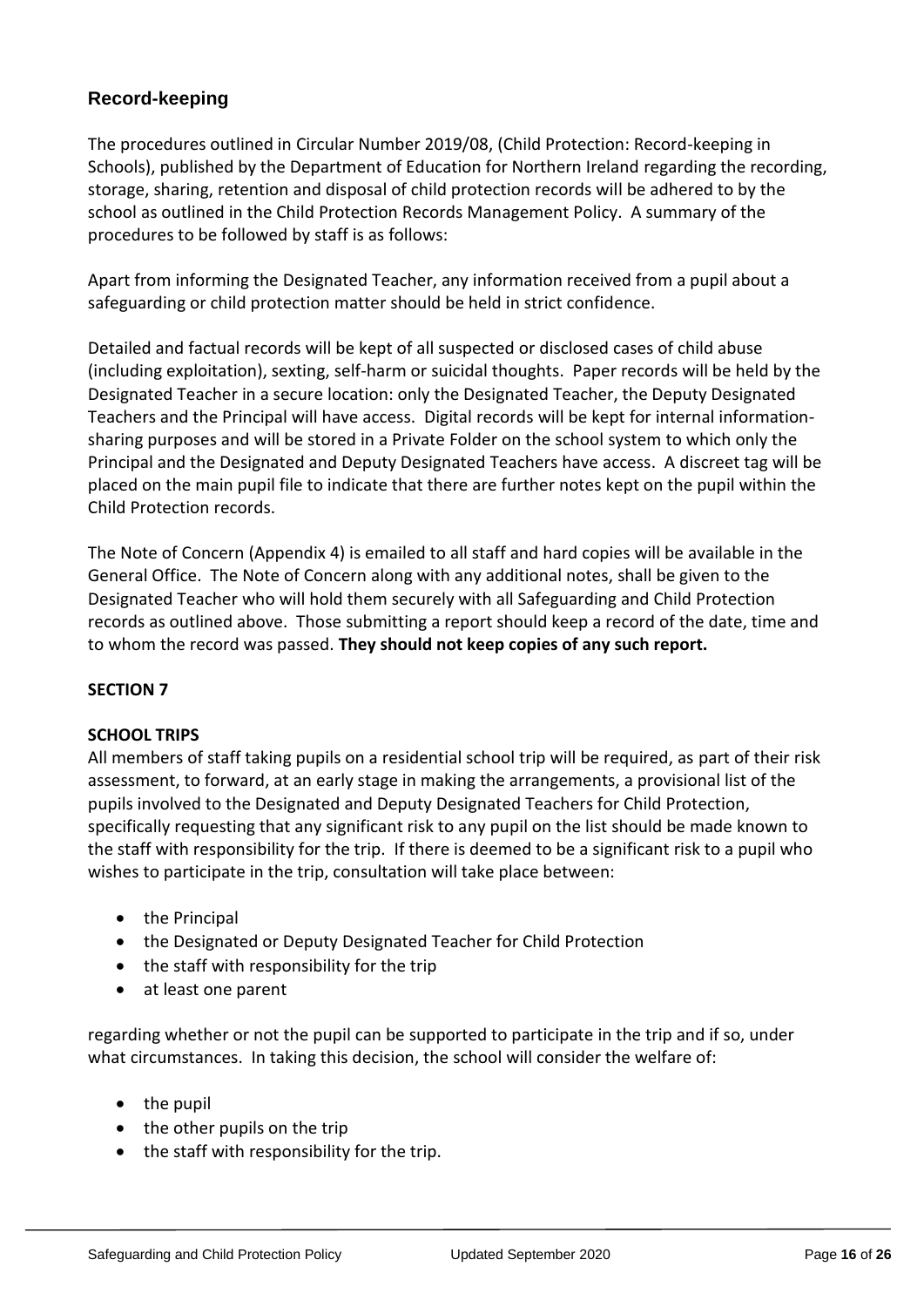The final decision regarding whether or not a pupil shall participate in the trip will rest with the Principal.

#### **SECTION 8**

#### **THE PREVENTATIVE CURRICULUM**

The School curriculum provides for a range of means for promoting the health, wellbeing and safety of pupils. The School's Relationships and Sexuality Policy outlines the areas of the curriculum which address issues which may prevent harm. In particular, the Personal Development strand of Learning for Life and Work raises awareness of possible risk of harm in a wide range of areas and encourages pupils to make safe choices. Outside agencies may be engaged for the purpose of delivering information sessions.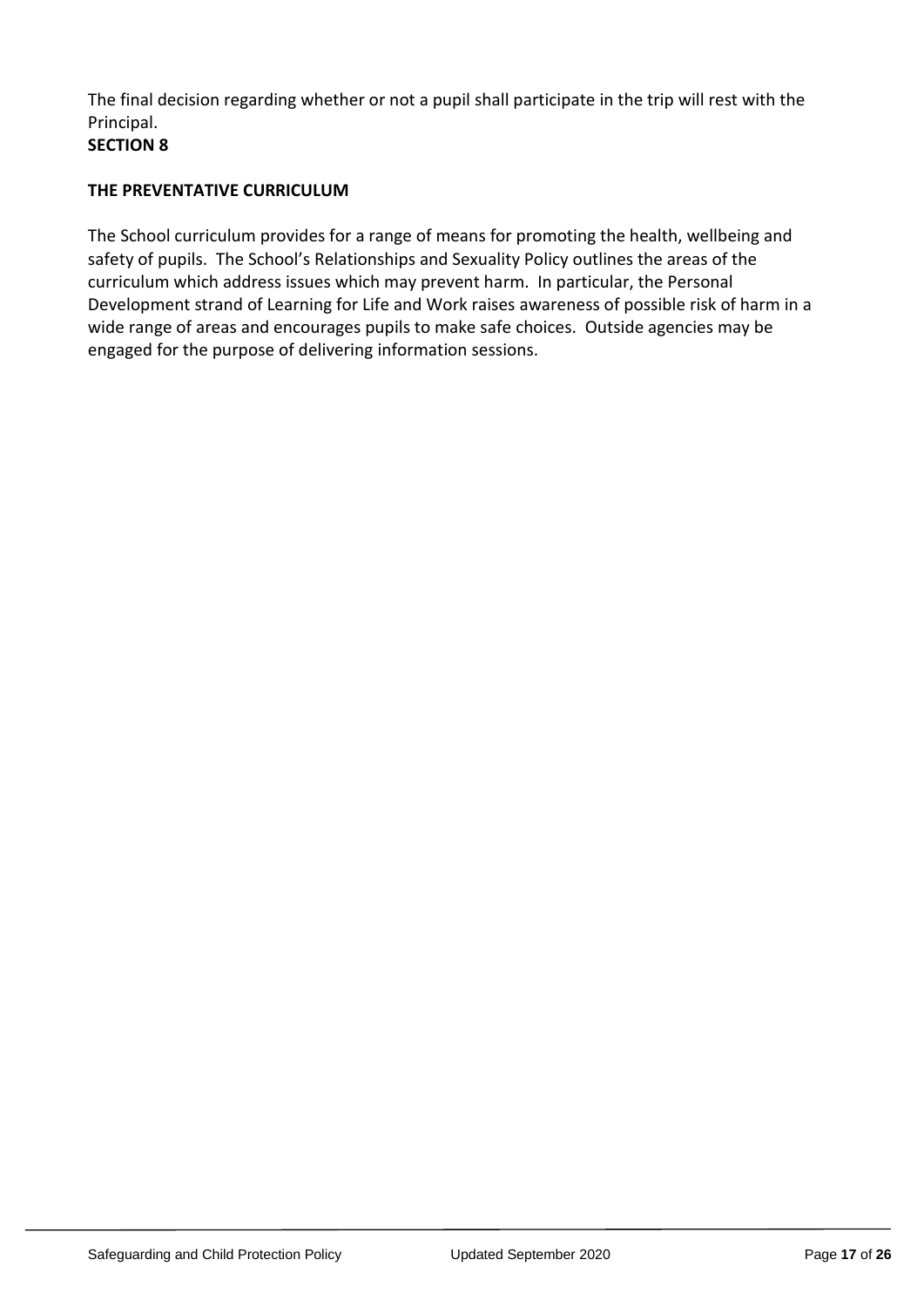#### **Appendix 1:**

#### **CHILD AND STAFF PROTECTION GUIDELINES FOR CODE OF CONDUCT FOR MEMBERS OF STAFF**

- **1** The proper functioning (or success) of our School depends directly on the quality of the relationships between staff and pupils. Interest, concern, trust, mutual respect, understanding, tolerance, humour and generosity of judgement are all of central importance.
- **2** In our dealings with young people it is undesirable and unnecessary for us to be suspicious, unduly wary or fearful, but we should understand that innocent motives, words and actions can sometimes be misconstrued.
- **3** In the context of our teaching, pastoral, examination, tutorial or other professional responsibilities we may be involved in one-to-one situations with pupils. These meetings should take place in school time, in the vicinity of and with the knowledge of other teachers and pupils. If the circumstances are to be outside the normal run, it is advisable to alert a senior colleague about the nature, purpose and locality of the meeting.
- **4** We should exercise special care during residential activities and work undertaken before or after school, at weekends and in the holidays.
- **5** Physical contact between a staff member and pupils should be avoided. However, where it is necessary, for example, in the public demonstration of a particular skill, it should be impersonal and beyond the risk of misinterpretation. Members of staff should make themselves familiar with the advice in regard to the use of physical restraint (see below).
- **6** If a young person becomes distressed in a one-to-one situation, verbal reassurance and comfort rather than physical comfort should be offered. An additional teacher of the same sex as the pupil can always be called to give assistance.
- **7** Staff should not become deeply involved in a young person's problems outside school. Senior colleagues can, where appropriate, secure help from external agencies.
- 8 Staff should not have social contact with a pupil for the purpose of establishing a friendship or strengthening a relationship. Where there are, coincidentally, social contacts between staff and pupils, for example where the parent and teacher are part of the same social circle, these contacts should be openly acknowledged and care should be exercised that they are not misconstrued.
- **9** If a member of staff finds him/herself to any marked degree the subject of a young person's attentions, friendship or immature affections, a suitably distant (but not unkind) professionalism should serve, and include, if need be, the alerting of a colleague.
- **10** Staff should avoid communication with pupils using electronic media except for purposes related to their professional responsibilities and then only in a manner which is transparent and open to scrutiny. Detailed guidance on this area will be included in the School's eSafety policy.
- **11** Except in circumstances of emergency, illness or extreme necessity it may be inadvisable for a member of staff to give a child a lift on his or her own.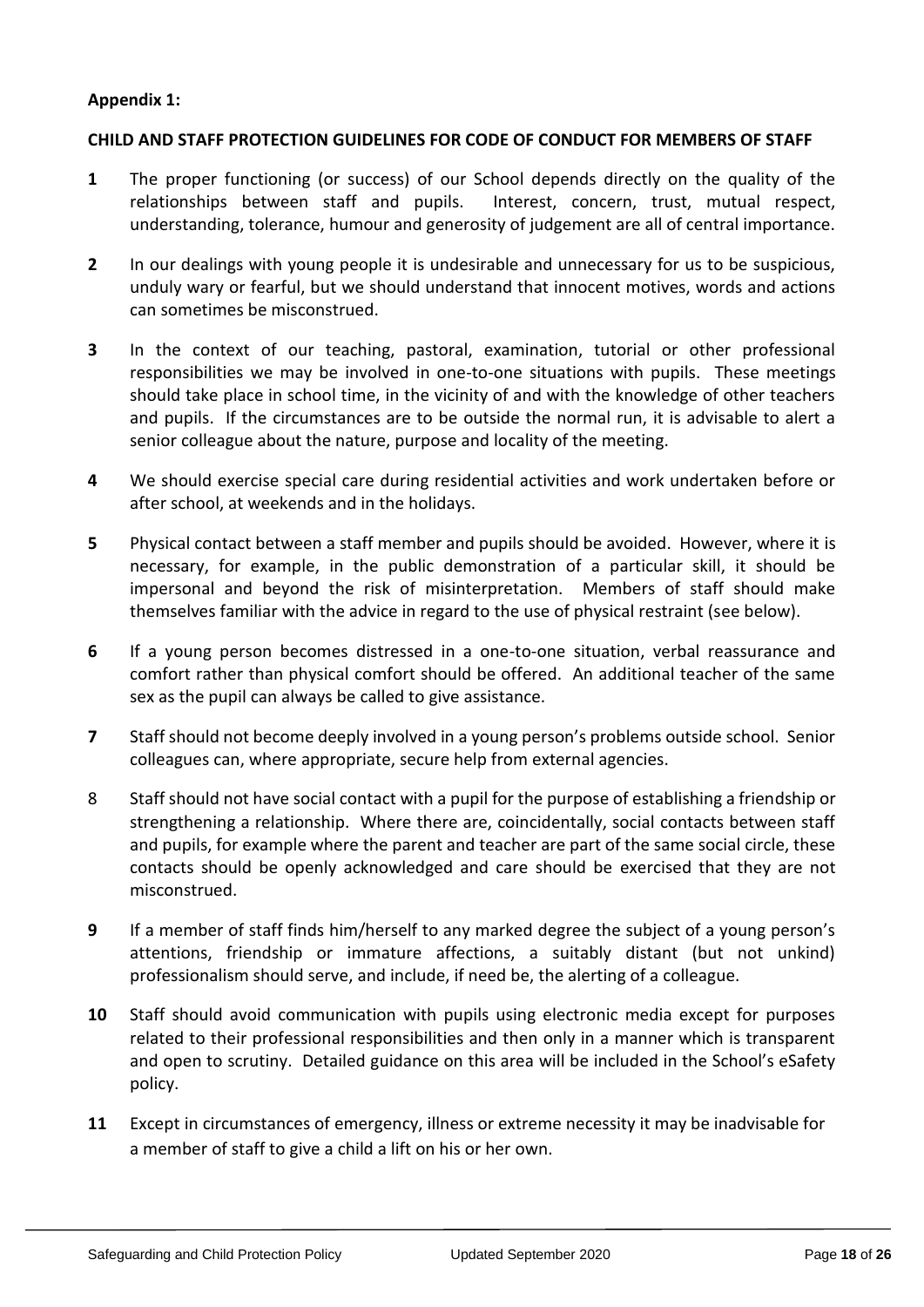**12** Staff need at all times to keep in mind that we have a duty of care and a legal responsibility. We should not believe it could never happen to us - or rely only on our good name to protect us. Members of staff should be clear that a relationship of a sexual nature with a pupil, up until the pupil officially leaves school, will be considered to be gross misconduct and a criminal offence and, in all probability, will lead to suspension followed by dismissal.

#### **GUIDELINES ON THE USE OF PHYSICAL RESTRAINT**

These guide-lines are offered by the Department and the Education Authority NI under its control.

Prevention of situations where physical restraint has to be considered is at all times preferable to having to react to such situations. The difficulties of achieving this in practice are clearly recognised. An ethos within the school which encourages good behaviour and a sense of shared community is important. At an individual level, teachers should focus on class and pupil management techniques which minimise conflict and encourage pupils to take less aggressive approaches to situations.

#### **If Physical Restraint Cannot Be Avoided**

- 1. In a situation where other behaviour management strategies have failed to resolve the problem, or are inappropriate (e.g. in an emergency), there is a wide variety of circumstances in which reasonable force might be appropriate, or necessary, to restrain or control a pupil. They will fall into three broad categories:
- a. where action is necessary in self-defence or because there is an imminent risk of injury;
- b. where there is a developing risk of injury, or significant damage to property;
- c. where a pupil is behaving in a way that is compromising good order and discipline.
- 2. Examples of situations that fall into one of the first two categories are:
- $\triangleright$  a pupil attacks a member of staff, or another pupil;
- $\triangleright$  pupils are fighting;
- $\triangleright$  a pupil is causing, or at risk of causing, injury or damage by accident, by rough play, or by misuse of dangerous materials, substances or objects;
- $\triangleright$  a pupil is running in a corridor or on a stairway in a way in which he/she might have, or cause, an accident likely to injure him or herself or others;
- a pupil absconds from a class or tries to leave school **(NB this will only apply if a pupil could be at risk if not kept in the classroom or at school).**
- 3. Examples of situations that fall into the third category are:
- $\triangleright$  a pupil persistently refuses to obey an order to leave a classroom;
- $\triangleright$  a pupil is behaving in a way that is seriously disrupting a lesson.
- 4.(a) Any physical restraint used must not be more than that which is both reasonable and appropriate in the circumstances. These are the standards which would be applied by a court in deciding whether use of physical force in a particular case might have constituted assault and/or battery.
- 4.(b) However, some practical considerations also need to be taken into account:
- $\triangleright$  Before intervening physically a member of staff should seek to deploy other behaviour strategies. Where these have failed, the member of staff should, wherever practicable, tell the pupil who is misbehaving to stop, and what will happen if he/she does not. The member of staff should continue attempting to communicate with the pupil throughout the incident,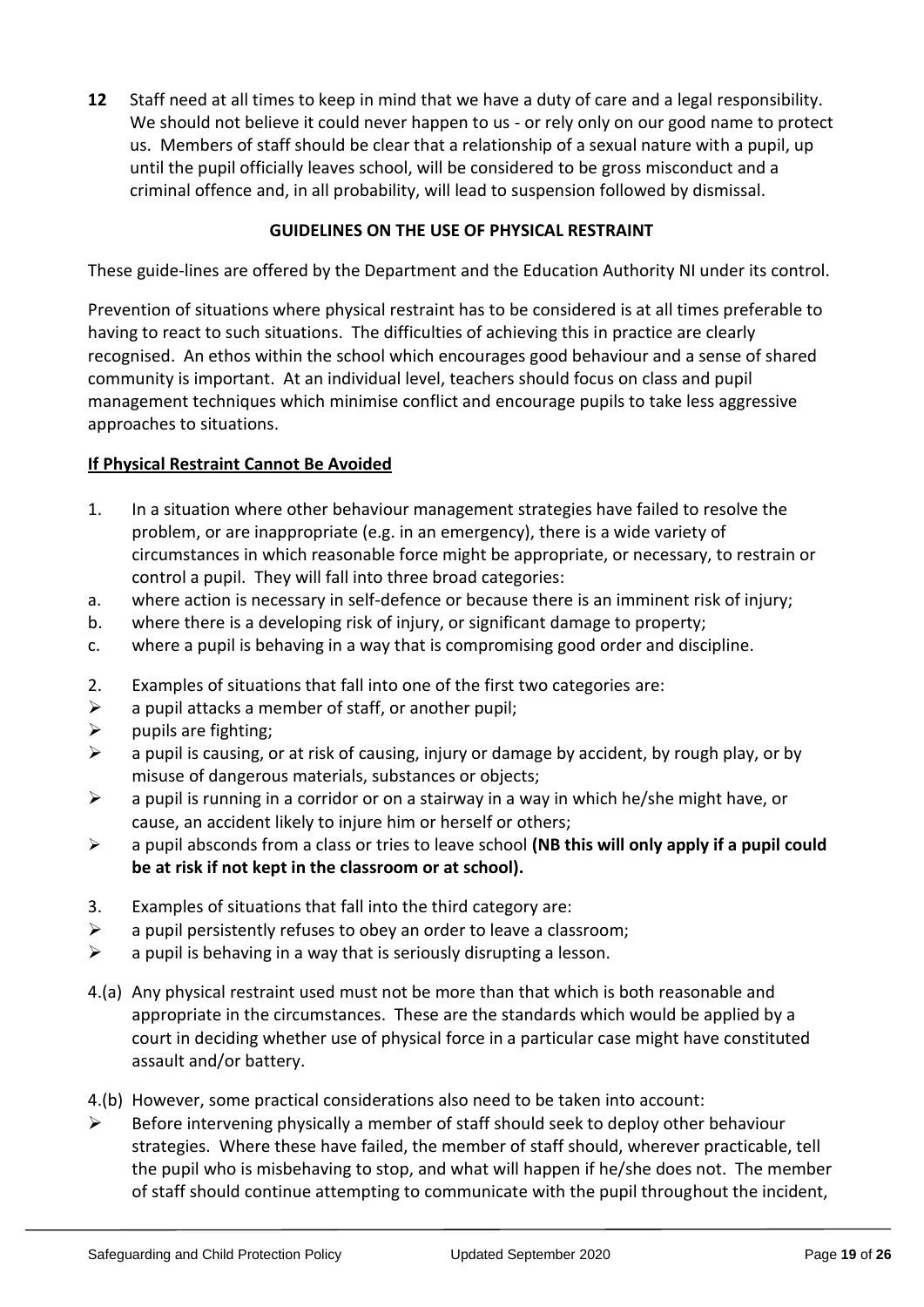and should make it clear that physical contact or restraint will stop as soon as it ceases to be necessary. A calm and measured approach to a situation is needed and staff should never give the impression that they have lost their temper, or are acting out of anger or frustration, or that they wish to punish the pupil.

- $\triangleright$  Sometimes a member of staff should not intervene in an incident without help (unless it is an emergency), for example, when dealing with an older pupil, or a physically large pupil, or more than one pupil, or if the teacher believes he/she may be at risk of injury. In those circumstances the member of staff should remove other pupils who might be at risk, and summon assistance from a colleague or colleagues, or where necessary telephone the Police. The member of staff should inform the pupil(s) that he/she has sent for help. Until assistance arrives the member of staff should continue to attempt to defuse the situation orally, and try to prevent the incident from escalating.
- $\triangleright$  Situations where a pupil refuses to obey an order to leave a classroom need to be handled carefully as they can be a prelude to a major confrontation, especially if reasonable force is used to eject older pupils. Where a pupil persistently refuses to leave a classroom and the teacher believes that the use of reasonable force will endanger the teacher or other pupils, assistance should be summoned quickly, for example by sending a trusted pupil for help.
- $\triangleright$  If a school is aware that a pupil is likely to behave in a disruptive way that may require the use of reasonable force, it will be sensible to plan how to respond if the situation arises. Such planning needs to address:
	- managing the pupil (e.g. reactive strategies to de-escalate a conflict, holds to be used if necessary);
	- involving the parents to ensure that they are clear about the specific action the school might need to take;
	- briefing staff to ensure they know exactly what action they should be taking (this may identify a need for training or guidance);
	- ensuring that additional support can be summoned if appropriate.
- 5. Teachers have a duty of care to take all reasonable steps to ensure that pupils in their charge are not exposed to the risk of harm or suffer any undue injury. The discharge of this duty may necessitate the use of physical restraint but teachers should not attempt to restrain a child if they are likely, by doing so, to put themselves at greater risk of injury than would be justified by the duty of care to that child or others.
- 6.(i) What might be regarded as constituting reasonable force?

Physical intervention can take a number of forms. It might involve staff:

- $\triangleright$  physically interposing between pupils;
- $\triangleright$  blocking a pupil's path;
- $\triangleright$  holding;
- $\triangleright$  pushing;
- $\triangleright$  pulling:
- $\triangleright$  leading a pupil by the arm;
- $\triangleright$  shepherding a pupil away by placing a hand in the centre of the back; or (in extreme circumstances) using more restrictive holds.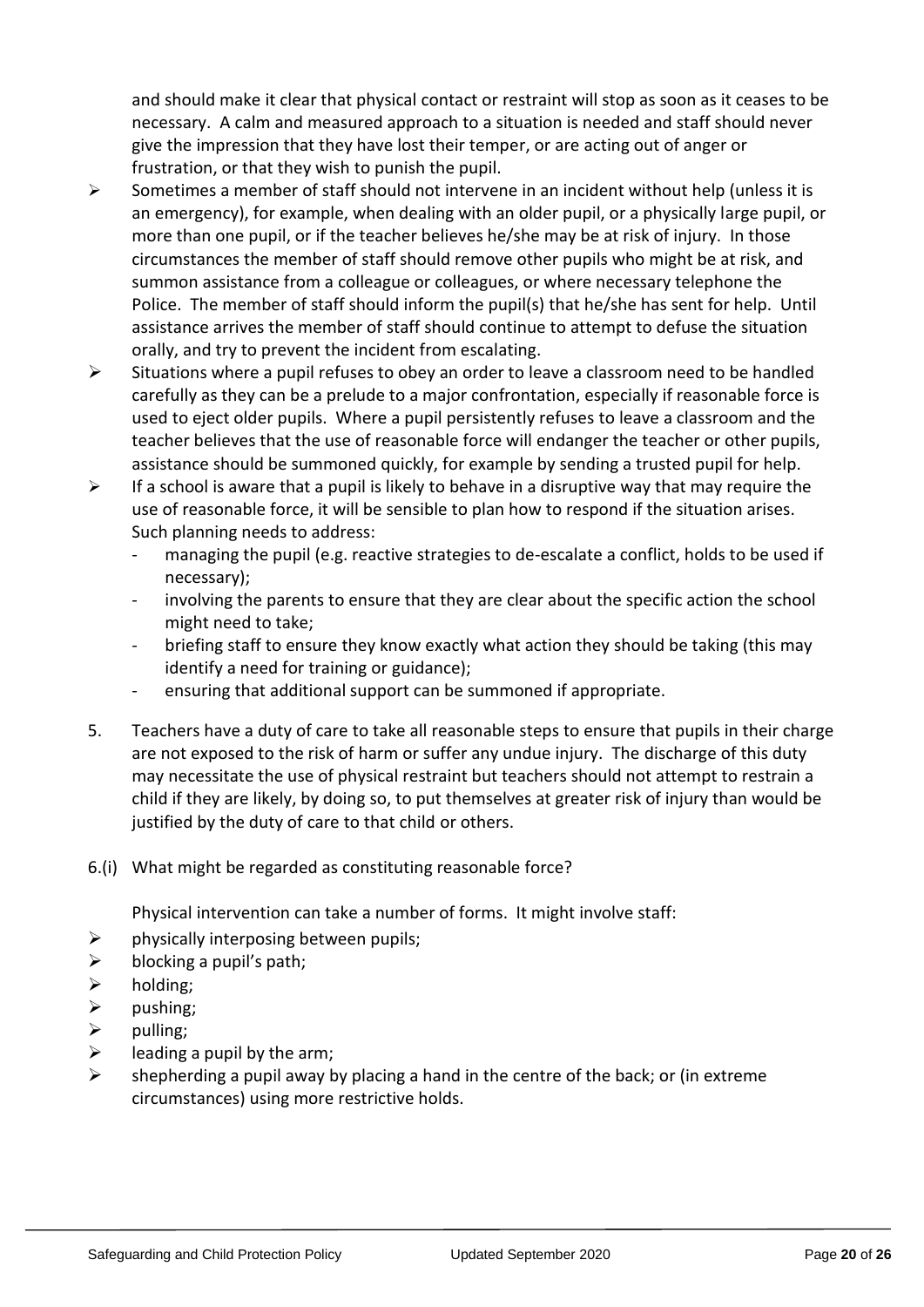- 6.(ii) While it is difficult to define what a court might deem to be acceptable use of physical force, the following would probably be considered to be reasonable and appropriate:
- a) a holding tactic in which a pupil is restrained without injury to enable the pupil to calm down;
- b) the holding of a pupil's arms or legs to prevent or restrict punching or kicking;
- c) the use of just enough physical force, without causing injury, to remove a weapon or a dangerous object from a pupil's grasp; and
- d) physically preventing a pupil from exposing him/herself to possible danger by leaving the premises.
- 7. In exceptional circumstances, where there is an immediate risk of injury, a member of staff may need to take any necessary action that is consistent with the concept of "reasonable force", for example, to prevent a young pupil running off a pavement onto a busy road, or to prevent a pupil hitting someone, or throwing something. **However, staff should never act in a way that might reasonably be expected to cause injury, for example by:**
- $\triangleright$  holding a pupil round the neck, or by the collar, or in any other way that might restrict the pupil's ability to breathe;
- $\triangleright$  slapping, punching, kicking or using any implement on a pupil;
- $\triangleright$  throwing any object at a pupil;
- $\triangleright$  twisting or forcing limbs against a joint;
- $\triangleright$  tripping up a pupil;
- $\triangleright$  holding or pulling a pupil by the hair or ear;
- $\triangleright$  holding a pupil face down on the ground.
- 8 Staff should also avoid touching or holding a pupil in any way that might be considered indecent.
- 9. Before intervening physically, teachers should:
- a) if at all possible, warn the child that physical restraint will be used if he/she does not desist; and
- b) make every effort to ensure that another teacher is present to act as assistant and witness.
- 10. While intervening physically, teachers should:
- a) use only the minimum force necessary to prevent injury or damage;
- b) use physical force for the minimum period necessary to allow the child to regain self-control;
- c) talk to the child constantly and reassuringly; and
- d) keep their own temper under control.
- 11. When the immediate crisis has passed and the situation brought under control:
- a) the circumstances and justification for using physical restraint should be recorded immediately, along with an account of what happened by the restraining teacher and witness;
- b) the incident should be discussed as soon as possible with the teacher's line manager who should offer support and guidance;
- c) the pupil should be given the opportunity to discuss why the restraint was necessary;
- d) parents and/or those with parental responsibility should be informed of the facts as soon as possible; and
- e) the incident should be fully recorded by the school.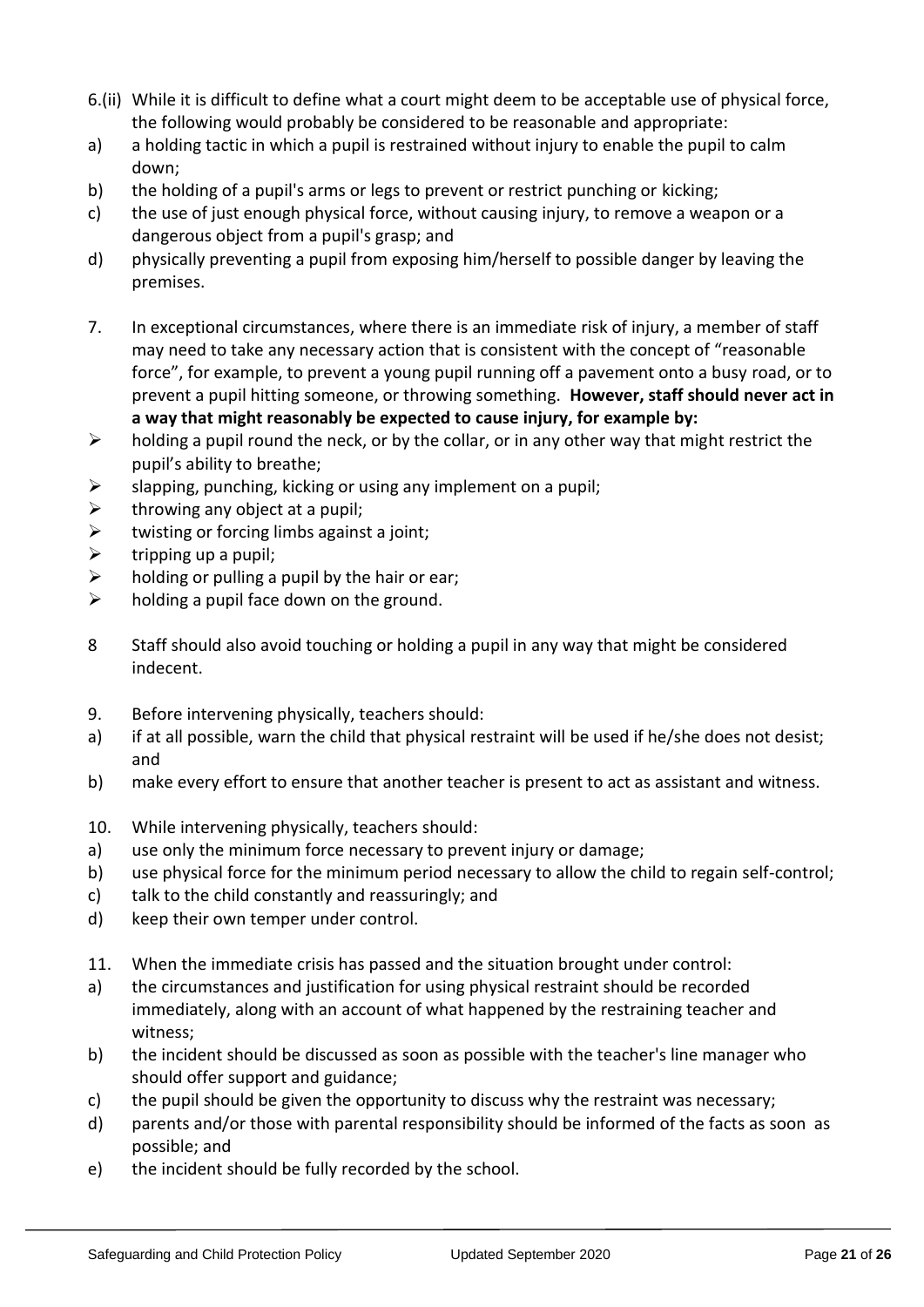That report should include:

- $\triangleright$  the name(s) of the pupil(s) involved, and when and where the incident took place;
- $\triangleright$  the names of any other staff or pupils who witnessed the incident;
- $\triangleright$  the reason that force was necessary (e.g. to prevent injury to the pupil, another pupil or member of staff);
- $\triangleright$  briefly, how the incident began and progressed, including details of the pupil's behaviour, what was said by each of the parties, the steps taken to defuse or calm the situation, the degree of force used, how that was applied, and for how long;
- $\triangleright$  the pupil's response, and the outcome of the incident;
- $\triangleright$  details of any obvious or apparent injury suffered by the pupil, or any other person and of any damage to property.

#### **SECURITY IN SCHOOLS: OFFENSIVE WEAPONS ACT 1996**

Since 1 September 1996, under Section 4 of the Offensive Weapons Act, it is an arrestable offence to carry a knife or other offensive weapon on school premises, including playgrounds and playing fields. The Police have powers of entry and search in respect of such weapons on School premises.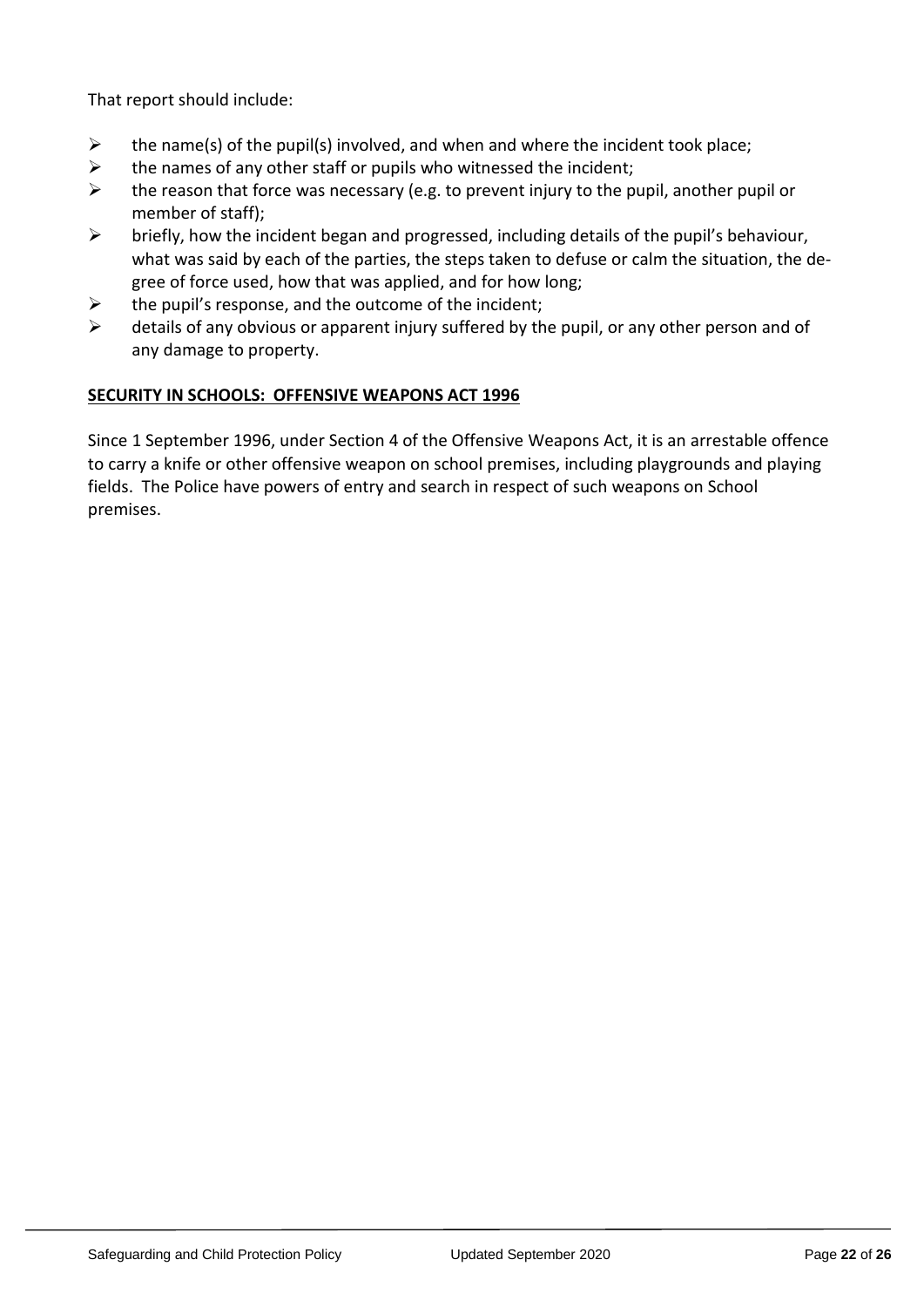#### **Appendix 2:**

#### **PARTNERSHIP WITH PARENTS**

The School will seek to work in partnership with parents to promote a safeguarding culture through maintaining strong channels of communication on safeguarding matters.

- 1. The School will help parents to understand its responsibility for the welfare of all the children and young people in its charge. Parents will be made aware, through the Handbook for Parents, the School website, parents' meetings or by postal or electronic mailing, of the School's Safeguarding and Child Protection arrangements and the fact that this may require pupils to be referred to the investigative agencies where appropriate.
- 2. If a case of suspected abuse is referred to the investigative agencies, the School will continue to inform parents of the educational progress of the pupil.
- 3. Parents also need to know how they can make a complaint, and the recourse that they have if they are not satisfied with the outcome. The School will inform parents annually in writing of its arrangements for parents to make known to staff any concerns they may have about the safety of their (or another) child: often, this will be by speaking directly to the Designated Teacher for Child Protection, but other arrangements, such as informing the Principal, the Deputy Designated Teacher or the Head of Year may also be appropriate. The information will also make clear what will happen when any such concerns or complaints are reported, indicating:
- which members of staff or other professionals will need to be informed;
- who will report back to the parents on the progress and outcome of their complaint and (approximately) by when; and
- what further avenues are open to them to pursue their complaint if they remain dissatisfied with the outcome and how they may do this. If the Principal has already been involved, this will normally involve referring their complaint onward to the Chairperson of the Board of Governors.

The diagram on Page 12 summarises how a parent may express a concern about a pupil.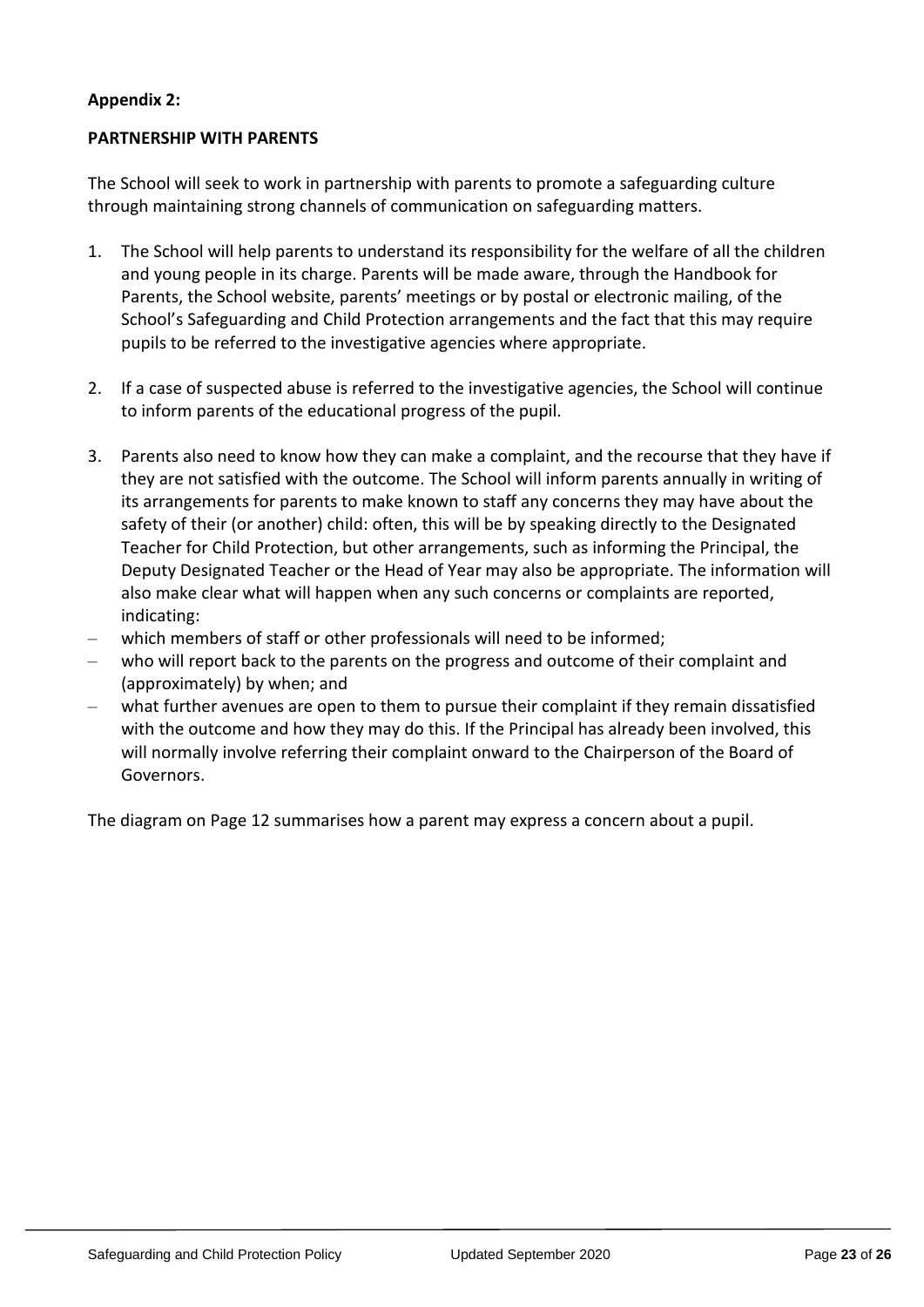#### **Appendix 3:**

#### **PHOTOGRAPHIC IMAGES OF PUPILS**

- The Data Protection Act (DPA) and Human Rights Legislation require that the School take care in the use of photographs, videos and web cams in the School environment.
- All photographs held on file (both electronic and paper) of the pupils exist in accordance with the DPA.
- Photographs and videos of the pupils taken during the year to promote the School for publicity use in the prospectus or in other printed material will be subject to consent by the parents. Images being used will portray the pupils appropriately attired.
- Digital video recordings may be made at various functions or of class activities. These can help encourage creativity, motivate and enthuse pupils and improve communication and teamworking skills and may be used for assessment purposes.
- Consent of staff members to use photographic images of them will be assumed unless explicitly withdrawn.
- Photographs taken for the purpose of journalism are exempt from the DPA and on all occasions the pupils will be aware that their photograph may be used.
- Photographs or film footage by parents or guardians of their children at School events is permitted under an exemption in the DPA.
- It is strictly forbidden for pupils to take photographic images in School unless for use for a school purpose and authorised by a member of staff. Breach of this rule of School discipline will be subject to disciplinary action in accordance with the School's Positive Behaviour Policy.
- The use of camera phones or the internet to send offensive pictures to other pupils is not permitted and will be dealt with under the School's Anti-Cyber Bullying Policy.
- The use of camera phones or the internet to send obscene or indecent pictures of or to a child is illegal and any pupil found to be engaging in such an activity will be referred to Social Services and/or the PSNI. Mobile phones may be confiscated by the School to retain evidence.
- Any incident of improper use of photographs should be reported to the Designated Teacher immediately.
- The misuse of School computer equipment is dealt with under the School's Acceptable Use Policy.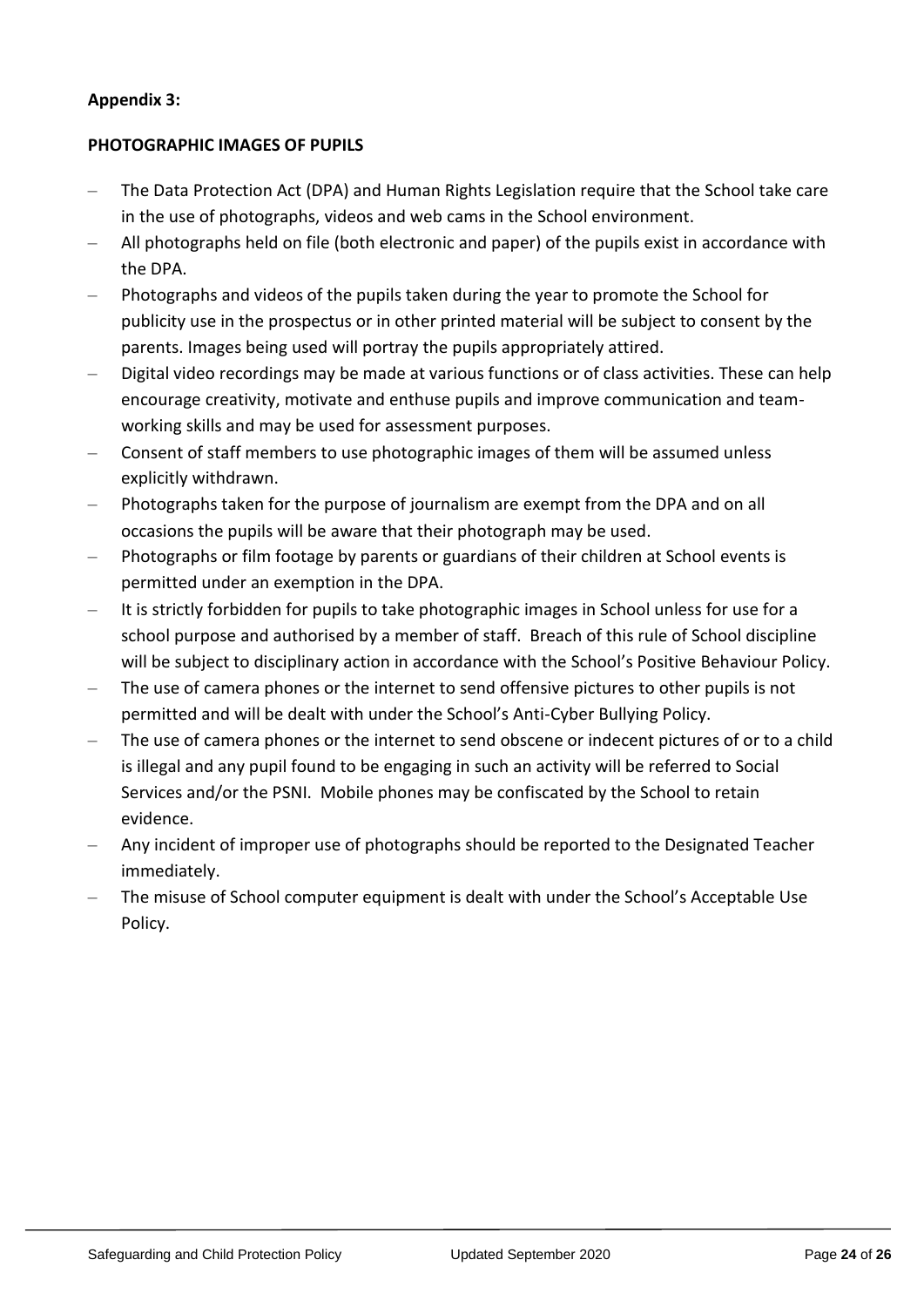## **Belfast Royal Academy**



**CONFIDENTIAL**

## **NOTE OF CONCERN**

#### **CHILD PROTECTION RECORD - REPORTS TO DESIGNATED TEACHER**

Name of Pupil:

Year Group:

Date, time of incident / disclosure:

Circumstances of incident / disclosure:

Nature and description of concern:

Parties involved, including any witnesses to an event and what was said or done and by whom: